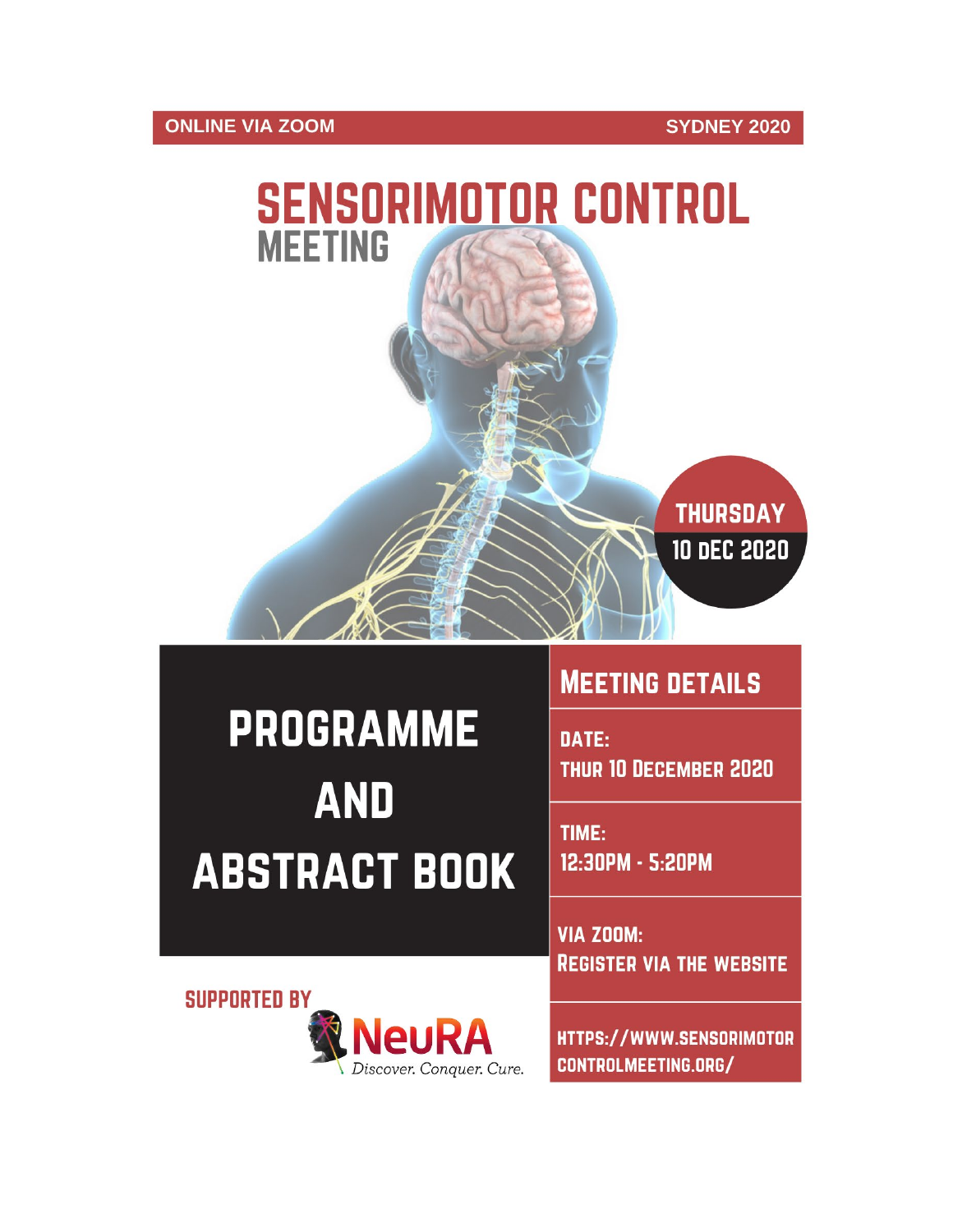# **ONLINE 2020 SENSORIMOTOR MEETING**

# **Thursday 10 December 2020 (via zoom)**

#### **PROGRAMME:**

*PLEASE NOTE: 15 minute presentation slots include 10 minutes for the talk and 5 minutes for questions*

| <b>POST DOCS</b>    | <b>SESSION CHAIR</b>         | <b>Simon GANDEVIA</b>                              |
|---------------------|------------------------------|----------------------------------------------------|
|                     |                              | NeuRA (Neuroscience Research Australia),           |
|                     |                              | <b>Sydney Australia</b>                            |
| 12:30pm             | Simon GANDEVIA               | <b>Opening Remarks</b>                             |
|                     |                              | Introduction to SESSION 1                          |
| 12:35-12:50         | <b>Gregory PEARCEY</b>       | Antagonist tendon vibration dampens estimates      |
|                     | Northwestern University,     | of persistent inward currents in motor units of    |
|                     | Chicago, USA                 | the human lower limb                               |
| 12:50-1:05pm        | L Eduardo COFRÉ LIZAMA       | Sensitivity of a measure of gait stability in      |
|                     | University of Melbourne      | patients with multiple sclerosis at very early     |
|                     | Australia                    | stages                                             |
| 1:05-1:20pm         | Keonyoung OH                 | Impact of sensory deficits on arm reaching         |
|                     | Shirley Ryan Ability Lab,    | performance with novel loads after stroke          |
|                     | Chicago USA                  |                                                    |
| 1:20-1:35pm         | <b>Christopher LATELLA</b>   | Corticospinal excitability but not intracortical   |
|                     | Edith Cowan University,      | facilitation or inhibition is modulated with       |
|                     | Perth, Australia             | Fatigue-induced firing of quadriceps group III/IV  |
|                     |                              | afferents                                          |
| 1:35-1:50pm         | Alastair LOUTIT              | Human SA-II afferents innervating the fingertip    |
|                     | NeuRA (Neuroscience Research | show superior torque sensitivity to other tactile  |
|                     | Australia), Sydney Australia | afferent types                                     |
| 1:50-2:05pm         | An NGUYEN                    | Is the amplitude of the error-related negativity   |
|                     | Curtin University,           | associated with the force of an incorrect motor    |
|                     | Perth Australia              | response?                                          |
| 2:05-2:20pm         | Harrison FINN                | The effect of acute intermittent hypoxia on        |
|                     | NeuRA (Neuroscience Research | human limb motoneurone output                      |
|                     | Australia), Sydney Australia |                                                    |
|                     |                              |                                                    |
| 2:20-2:45pm         | <b>Break</b>                 | <b>Break</b>                                       |
|                     |                              |                                                    |
| <b>PHD STUDENTS</b> | <b>SESSION CHAIR</b>         | <b>Janet TAYLOR</b>                                |
|                     |                              | <b>Edith Cowan University,</b>                     |
|                     |                              | <b>Perth Australia</b>                             |
| 2:45-2:50pm         | Janet TAYLOR                 | Introduction to SESSION 2                          |
| 2:50-3:05pm         | Isabella EPIU                | Inspiratory muscle reflexes in chronic obstructive |
|                     | NeuRA (Neuroscience Research | pulmonary disease                                  |
|                     | Australia), Sydney Australia |                                                    |
| 3:05-3:20pm         | <b>Taimoor AFZAL</b>         | Relationship between motor-unit size and           |
|                     | Northwestern University,     | recruitment threshold in the biceps brachii        |
|                     | Chicago, USA                 | muscle in neurologically intact individuals        |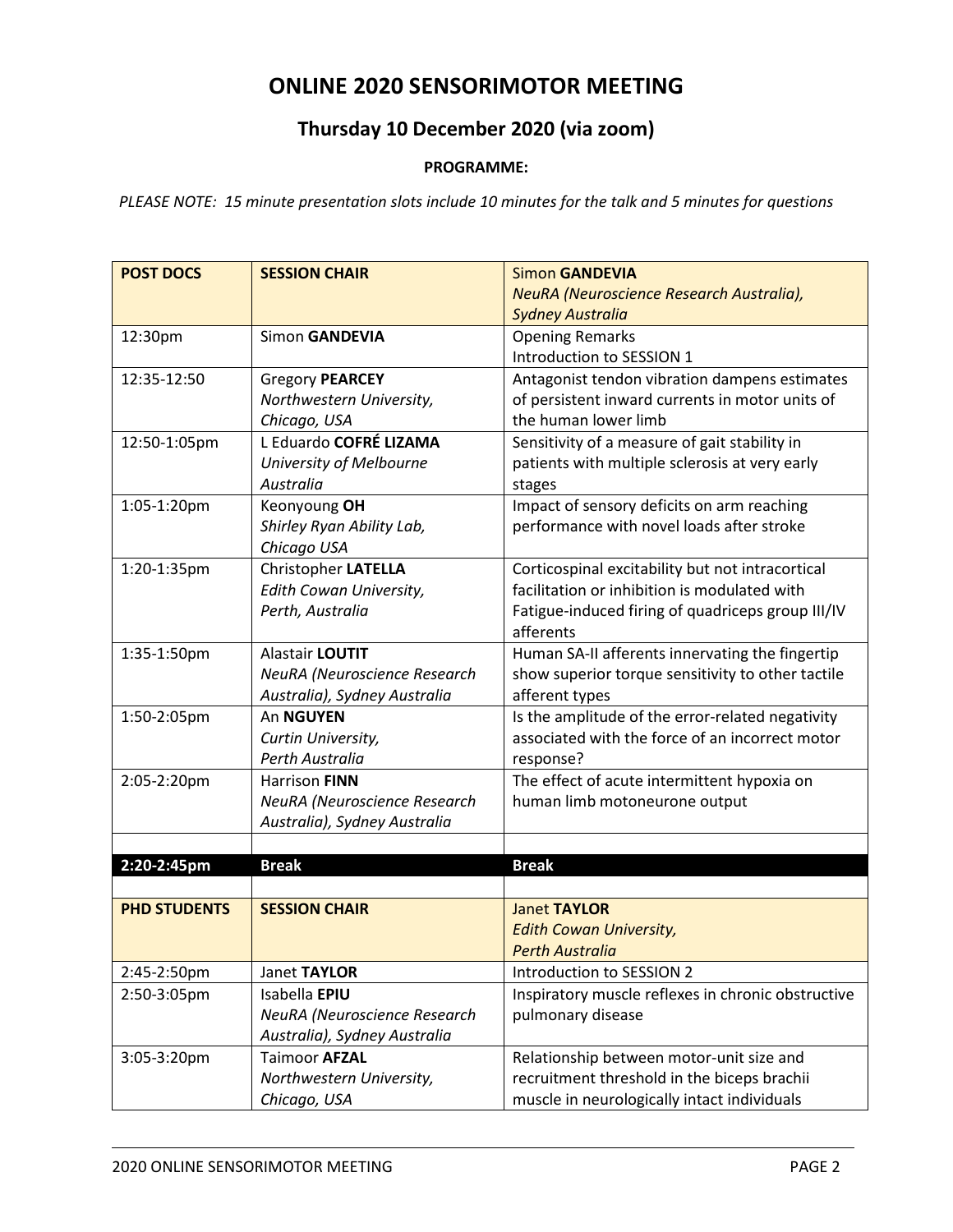| <b>PHD STUDENTS</b><br>(Cont) |                           |                                                              |
|-------------------------------|---------------------------|--------------------------------------------------------------|
| 3:20-3:35pm                   | Samuele CONTEMORI         | Express visuomotor responses in humans are                   |
|                               | University of Queensland, | modulated by cognitive expectation                           |
|                               | Brisbane, Australia       |                                                              |
| 3:35-3:50pm                   | <b>Jacob THORSTENSEN</b>  | 5-HT <sub>2</sub> receptor antagonism reduces corticospinal- |
|                               | Griffith University,      | motoneuronal output in humans                                |
|                               | Gold Coast, Australia     |                                                              |
| 3:50-4:05pm                   | Harry JORDAN              | The modulation of short and long-latency                     |
|                               | University of Auckland,   | interhemispheric inhibition during bimanually                |
|                               | <b>New Zealand</b>        | co-ordinated movements.                                      |
| 4:05-4:20pm                   | Kelly HO                  | The modulation of ipsilateral motor evoked                   |
|                               | University of Auckland,   | potentials in a game-based context                           |
|                               | <b>New Zealand</b>        |                                                              |
| 4:25-4:35pm                   | Daniel MCKEOWN            | Severe acute hypoxia impairs recovery of                     |
|                               | Griffith University,      | voluntary activation after a sustained submaximal            |
|                               | Gold Coast, Australia     | isometric elbow flexion task                                 |
| 4:35-4:50pm                   | <b>Aaron MCINNES</b>      | Premovement inhibition reflects strategy rather              |
|                               | Curtin University,        | than necessity before movement execution                     |
|                               | Perth Australia           |                                                              |
| 4:50-5:05pm                   | <b>Muath SHRAIM</b>       | The effect of lumbopelvic tilt training on motor             |
|                               | University of Queensland, | cortical mechanisms: A single and paired-pulse               |
|                               | Australia                 | <b>TMS study</b>                                             |
| 5:05-5:20pm                   | <b>Celine MAES</b>        | PMd GABA levels are associated with the                      |
|                               | KU Leuven,                | bimanual pole test in young but not older adults             |
|                               | <b>Belgium</b>            |                                                              |
| 5:20pm                        | Simon GANDEVIA            | Closing remarks                                              |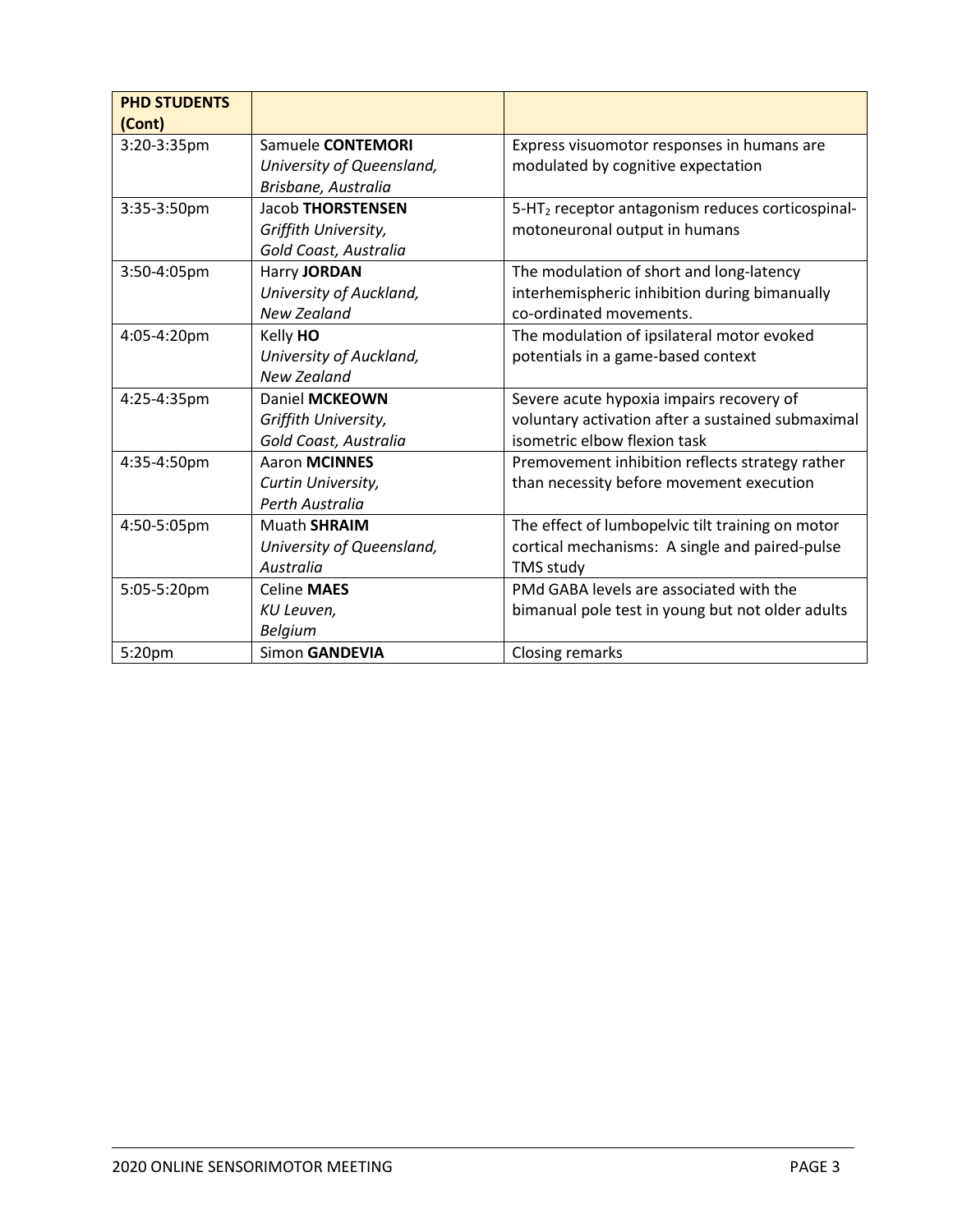# **SESSION 1: POST DOCTORAL PRESENTATIONS**

**Antagonist tendon vibration dampens estimates of persistent inward currents in motor units of the human lower limb**

Gregory E P PEARCEY<sup>1,2,3,4</sup>, Obaid U Khurram<sup>1,2</sup>, James A Beauchamp<sup>1,5</sup>, Francesco Negro<sup>6</sup>, Charles J Heckman<sup>1,2,3,4</sup>

<sup>1</sup>Department of Physical Therapy and Human Movement Sciences, Feinberg School of Medicine, *Northwestern University, Chicago, IL*

*2 Department of Physiology, Feinberg School of Medicine, Northwestern University, Chicago, IL* <sup>3</sup>Department of Physical Medicine and Rehabilitation, Feinberg School of Medicine, *Northwestern University, Chicago, IL*

*4 Shirley Ryan AbilityLab, Chicago, IL, United States*

*5 Department of Biomedical Engineering, McCormick School of Engineering, Northwestern University, Chicago, IL*

*6 Department of Clinical and Experimental Sciences, Research Centre for Neuromuscular Function and Adapted Physical Activity "Teresa Camplani", Università degli Studi di Brescia, Brescia, Italy.* 

**Introduction:** Normal motor behaviours involve complex interactions between excitatory, inhibitory, and neuromodulatory commands. We can readily estimate persistent inward currents (PICs) of motoneurons in humans by discriminating motor unit (MU) spike trains from highdensity surface electromyograms. In the cat, PICs decrease when the antagonist muscle is stretched, but the effects of inhibition on PICs has not received much attention in humans. Here, we examined the effects of antagonist vibration on estimates of PICs in the human.

**Methods:** MU firing patterns of the tibialis anterior (TA), soleus (SOL) and medial gastrocnemius (MG) were discriminated using high-density surface electromyography and convolutive blind source separation. We estimated PICs using the paired MU analysis technique, which quantifies discharge rate hysteresis  $(\Delta F)$  by comparing the onset and offset of a highthreshold MU with respect to the firing rate of a low-threshold MU, providing an estimate of neuromodulatory drive to the MU. Participants performed isometric plantarflexion and dorsiflexion triangular contractions (10 s up and down) with a peak of 30% of maximal voluntary contraction. In half of the trials, we applied vibration (128 Hz) to the distal TA tendon (plantarflexion) or Achilles tendon (dorsiflexion).

**Results:** ΔF decreased in the presence of antagonist vibration in all muscles, but estimates of PICs were reduced to a greater extent in the SOL than the TA and MG.

**Conclusion:** These findings suggest that Ia reciprocal inhibition from the antagonist muscle can reduce MU discharge rate hysteresis, providing insights about the interactions between motor commands in normal motor behaviour.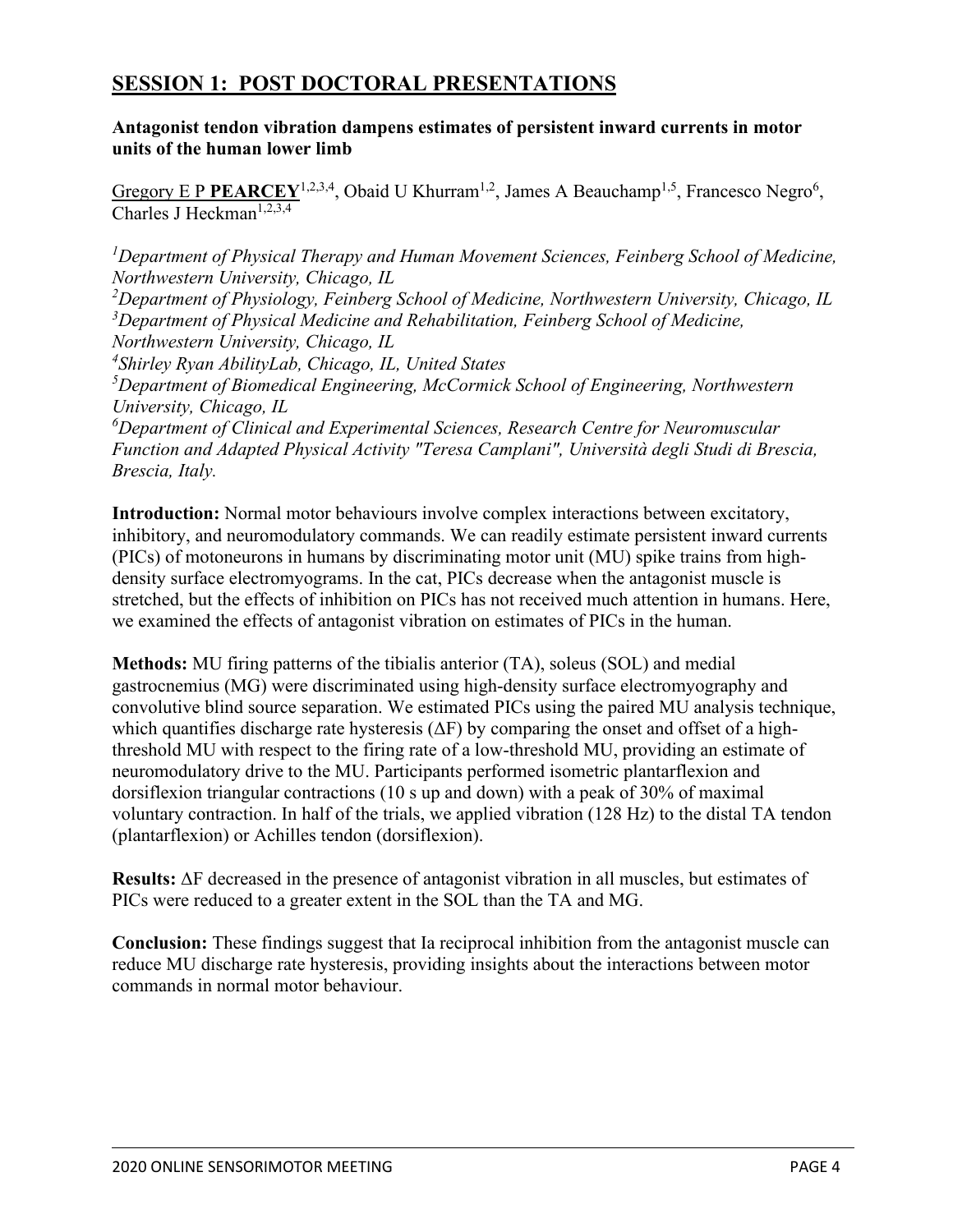#### **Sensitivity of a measure of gait stability in patients with multiple sclerosis at very early stages**

L. Eduardo COFRÉ LIZAMA<sup>1,2</sup>, Leonid Churilov<sup>3</sup>, and Mary P. Galea<sup>1</sup>

<sup>1</sup>Department of Medicine and Radiology, Royal Melbourne Hospital, University of Melbourne, *Parkville, Australia. 2 School of Allied Health, Human Services and Sports, La Trobe University, Victoria, Australia. 3 Department of Medicine. Austin Health, University of Melbourne, Parkville, Australia.*

**Introduction:** Most people with MS (PwMS) will develop walking problems over time, resulting in persistent and progressive impairment of mobility. However, current methods of monitoring disease progression are not sufficiently sensitive to detect subtle changes in function. As a first step to develop more sensitive measures, we aimed to determine whether gait stability using the local divergence exponent (LDE) could correctly classify PwMS at early stages (EDSS <2.5).

**Methods:** 25 PwMS ( $22.5 \pm 3.5$  years) and 18 healthy controls (HC; 74.1  $\pm$  1.5 years), walked on a treadmill at 1.2 m/s for 5 minutes. Gait kinematics were recorded using a 3D motion camera system at 200hz. Feet markers were used to extract data for 250 gait cycles. 3D acceleration of sacrum and cervical markers were used to calculate gait stability using the LDE. ROC was used to determine the sensitivity of LDE classification for both markers separately.

**Results:** ROC area under curve for the sacrum acceleration was 0.87, and 0.79 for the cervical acceleration. Furthermore, significant differences between MS and HC were found for both sacrum  $(p<0.01)$  and cervical  $(p<0.01)$  accelerations.

**Conclusion:** Gait stability (LDE) using cervical and sacrum markers can correctly discriminate PwMS at early stages of the disease. These results highlight the potential of the LDE as a more sensitive gait marker in MS. Further studies will explore the ability of the LDE measured using inertial sensors in clinical settings to detect changes over time and its relationship with neural damage using MRI.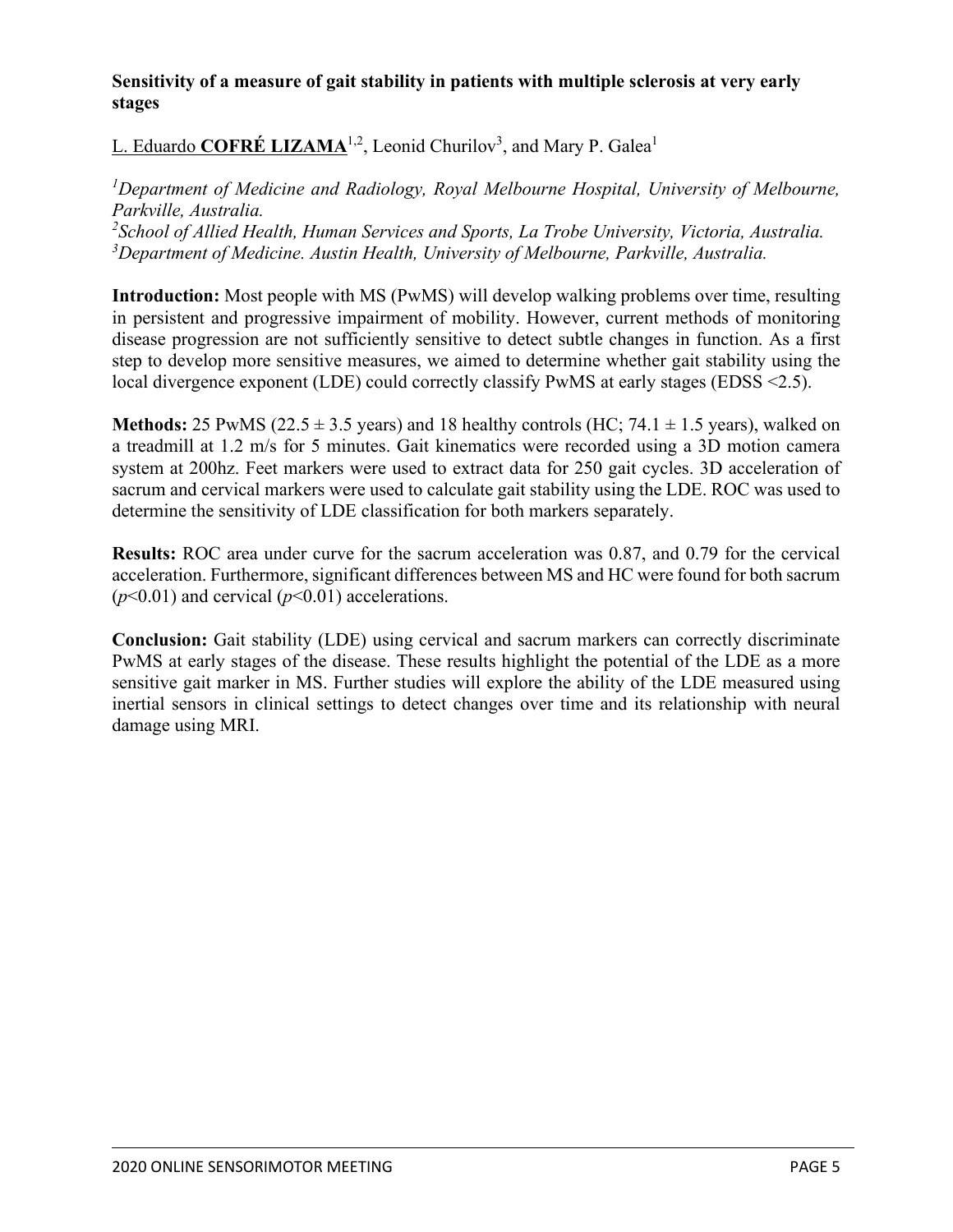#### **Impact of sensory deficits on arm reaching performance with novel loads after stroke**

Keonyoung  $OH^{1,2}$  and William Zev Rymer<sup>1,2</sup>

*1 Arms & Hands Lab, Shirley Ryan AbilityLab (formerly RIC), Chicago, IL, US 2 Department of Physical Medicine and Rehabilitation, Northwestern University, Chicago, IL, US*

**Introduction:** Recent studies have highlighted the adverse impact of sensory deficits on rehabilitation outcomes after stroke, but it remains unclear how such deficits affect our capability for manipulating novel loads. Thus, this study examined which type of sensory impairment most affected our subjects' motor control while interacting with novel loads after stroke.

**Methods:** Ten chronic hemiparetic stroke survivors  $(59.67 \pm 5.44)$  years old with stroke onset of  $8.67 \pm 2.98$  years) performed planar reaching tasks. During the reaching task, either an inertial, elastic, or viscous load was introduced virtually using a haptic robot (HapticMaster). After 15 reaching trials, each load type was replaced with another load type. Clinical measures of joint position sense (proprioception), cutaneous pressure sensation, isometric elbow extension force, and Upper Extremity Fugl-Meyer scores were then correlated with reaching performance parameters.

**Results:** The impaired upper limb required a larger number of reaching trials to establish consistent, stable movements, indicating a slower motor adaptation than the intact side. Interestingly, impaired proprioception best predicted reduced speed of adaptation to the novel loads. While participants without impaired proprioception showed bell-shaped reaching velocity profiles at higher velocities, the group with overtly impaired proprioception showed larger directional errors when starting movements, and inconsistent bell-shaped velocity profiles at lower velocities.

**Conclusion:** The results imply that the proprioceptive deficits might be responsible for the ineffective load manipulation. The inaccurate joint position sense seems to result in inaccurate joint torques and inefficient movement targeting, with inconsistent movement corrections.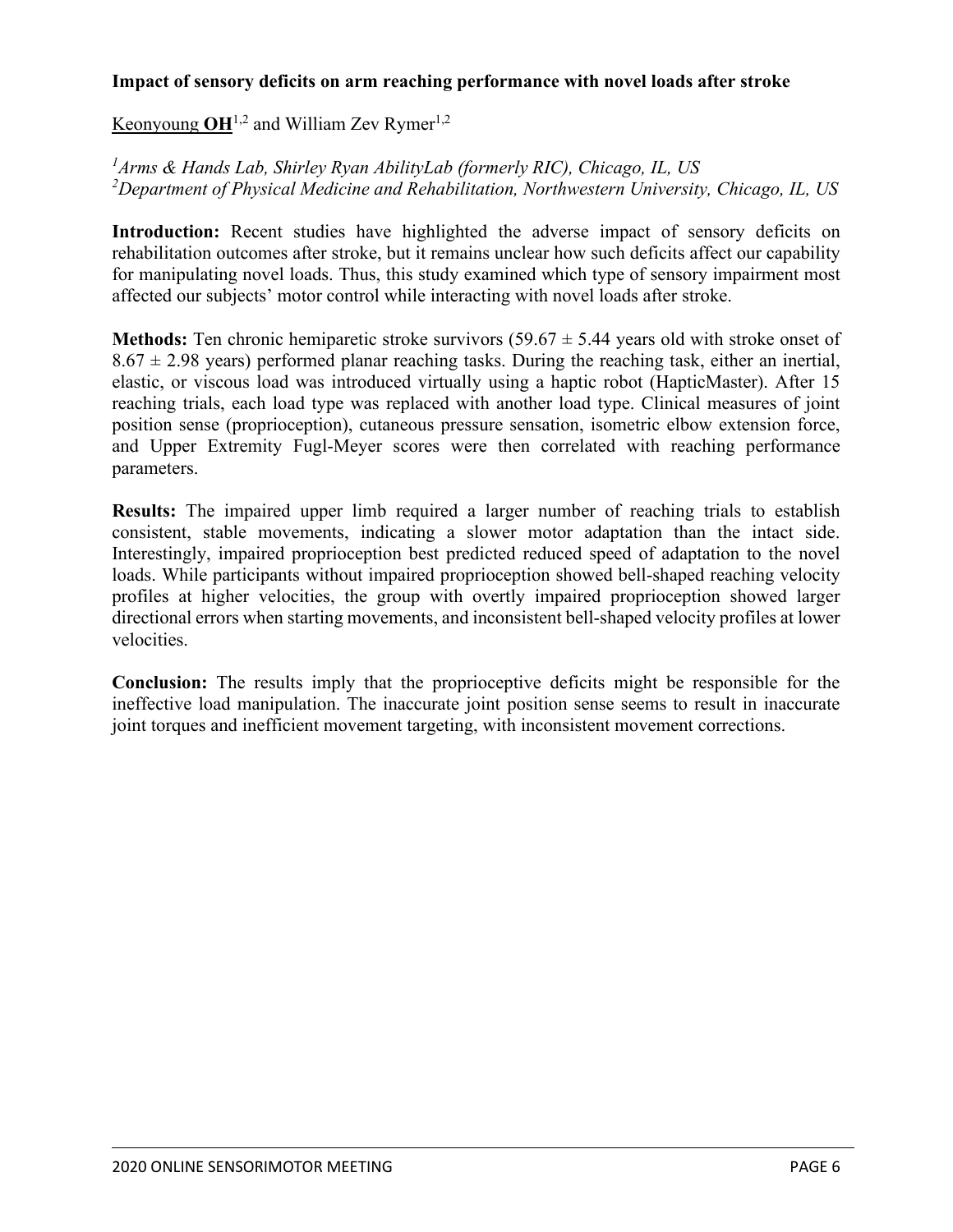#### **Corticospinal excitability but not intracortical facilitation or inhibition is modulated with fatigue-induced firing of quadriceps group III/IV afferents**

Christopher LATELLA<sup>1,2</sup>, James L Nuzzo<sup>2,3</sup>, Matheus D Pinto<sup>1</sup>, Janet L Taylor<sup>1,2,3</sup>

<sup>1</sup> Centre for Exercise and Sports Science Research, School of Medical and Health Sciences, Edith *Cowan University, Joondalup, Perth, Western Australia, Australia; 2 Neurophysiology Research Laboratory, Edith Cowan University, Joondalup, Perth, Western Australia, Australia; 3 Neuroscience Research Australia, Randwick, New South Wales, Australia*

**Introduction:** Group III/IV muscle afferents evoke sensations of work and pain during exercise and contribute to central fatigue. Although effects on cortical excitability have been demonstrated in human hand muscle during post-exercise occlusion [1], it is unclear if afferent firing from a larger muscle group has similar effects.

**Methods:** Eighteen adults (26.2±3.8y) performed a fatiguing 2-minute sustained maximal isometric contraction of knee extensors on two separate days (OCCLUSION or CONTROL). Maximal compound action potentials  $(M_{MAX})$  and motor evoked potentials (MEPs) were recorded from vastus lateralis pre- and post-exercise. Intracortical facilitation (ICF; 10 ms interstimulus interval) and short-interval intracortical inhibition (SICI; 2 ms interstimulus interval) were also assessed. Test pulse intensities were set and adjusted post-exercise to maintain ~0.5 mV MEP amplitude. During OCCLUSION only, a blood pressure cuff inflated around the thigh post-exercise maintained afferent firing. Muscle pain was assessed pre- and post-exercise (0-10 scale).

**Results:** Pain was higher for OCCLUSION (mean±SD;  $9.2\pm1.4$  vs.  $2.3\pm2.6$ , P<0.001). For CONTROL only, the MEP  $(-34.1\pm74.7\%)$  and MEP/M<sub>MAX</sub> ratio  $(-32.3\pm69.7\%)$  were depressed post-exercise (both P<0.001) despite increased test-pulse intensity (+10.3±7.0%, P<0.001). ICF decreased post-exercise ( $P=0.020$ ), but no condition by time interaction was observed ( $P=0.143$ ). SICI did not change post-exercise for either condition (P=0.108).

**Conclusion:** Greater corticospinal excitability with group III/IV afferent firing was not explained by intracortical changes. Moreover, these observations are not consistent with changes that occur in hand muscle [1]. A major difference between studies was the high level of muscle pain induced in quadriceps compared to moderate levels in the hand.

[1]Latella C, van der Groen O, Ruas CV, Taylor JL. Effect of fatigue-related group III/IV afferent firing on intracortical inhibition and facilitation in hand muscles. J Appl Physiol. 2020;128(1):149-58.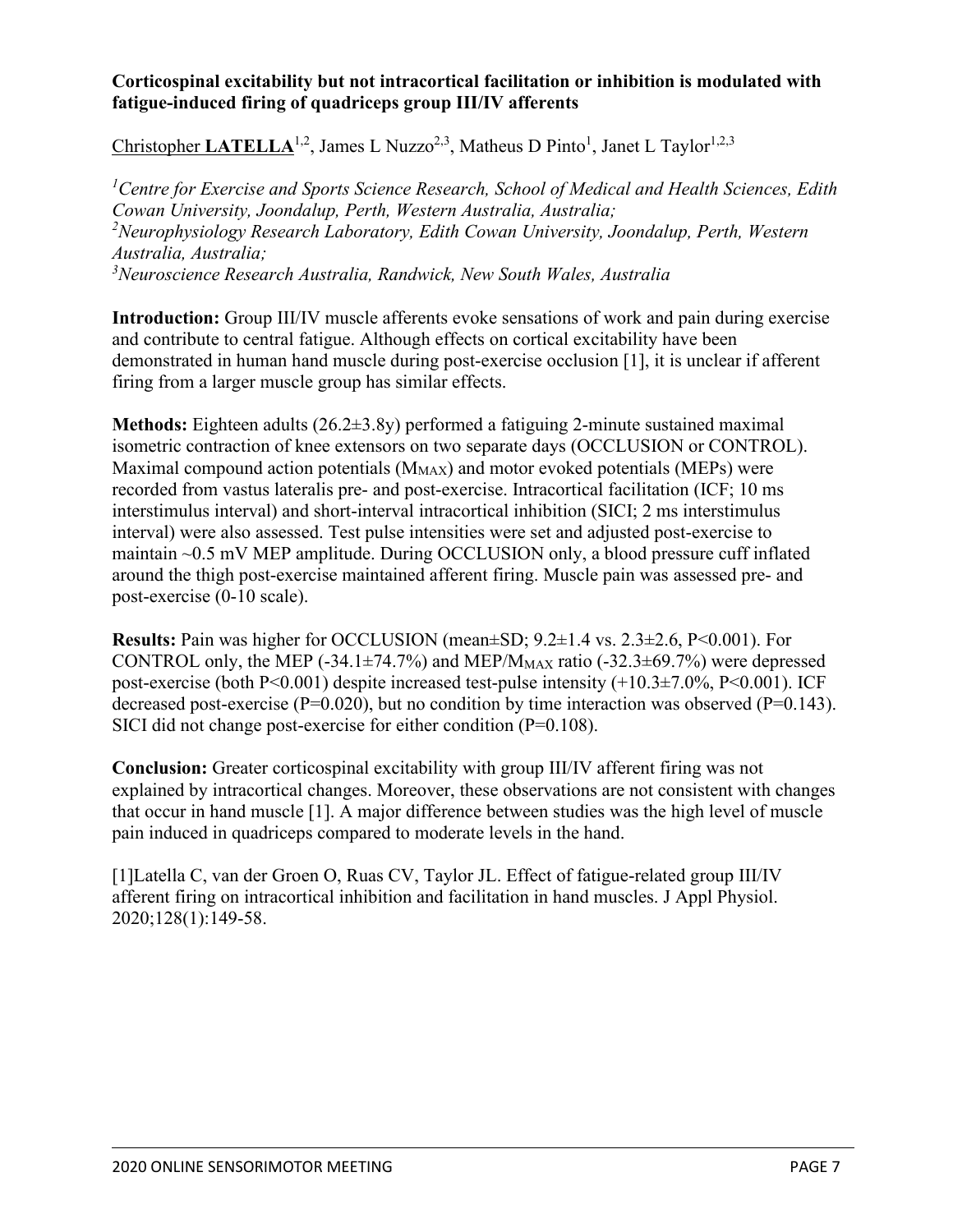#### **Human SA-II afferents innervating the fingertip show superior torque sensitivity to other tactile afferent types**

Alastair J. LOUTIT<sup>1,2</sup>, Heather E. Wheat<sup>3</sup>, Richard M. Vickery<sup>1,2</sup>, Antony W. Goodwin<sup>3</sup>, Vaughan G. Macefield<sup>4</sup>, and Ingvars Birznieks<sup>1,2</sup>

 *Neuroscience Research Australia, Sydney, Australia School of Medical Sciences, UNSW Sydney, Australia Department of Anatomy and Cell Biology, University of Melbourne, Melbourne, Australia Baker Heart and Diabetes Institute, Melbourne, Australia*

**Introduction:** Dexterous object manipulations induce torques that are encoded by tactile afferents innervating mechanoreceptors in the skin. We investigated how torque information is encoded by human tactile afferents. This study focuses on torque encoding by slowly adapting type-II (SA-II) afferents, in particular, as this afferent type distinguishes human glabrous skin from monkeys.

**Methods:** Torques of different magnitudes (3.5-7.5 mNm) were applied in clockwise and anticlockwise directions to a standard central site on the fingertips of 34 subjects (median age 22, range 19-54; 19 females). Torques were applied with 2 N, 3 N, or 4 N background normal force. The median nerve was exposed in awake human subjects and single unit responses recorded from fast adapting type-I (FA-I), slowly adapting type-I (SA-I), and SA-II afferents innervating the distal segments of the fingertips.

**Results:** During torque loading most FA-I and SA-I afferents were excited by both torque directions, whereas SA-II afferents typically showed both excitatory and inhibitory modulation depending on torque direction. Torque responses of all three afferent types were significantly influenced by the level of background normal force. Most afferents showed decreasing torque sensitivity with increasing normal force. On average, SA-II afferents were more sensitive to lower torque magnitudes (0-3.5 mNm) and showed superior torque sensitivity in this range compared to FA-I and SA-I afferents.

**Conclusion:** For the first time, we have demonstrated that human SA-II afferents encode torque magnitude and direction and do it with superior sensitivity to other tactile afferents.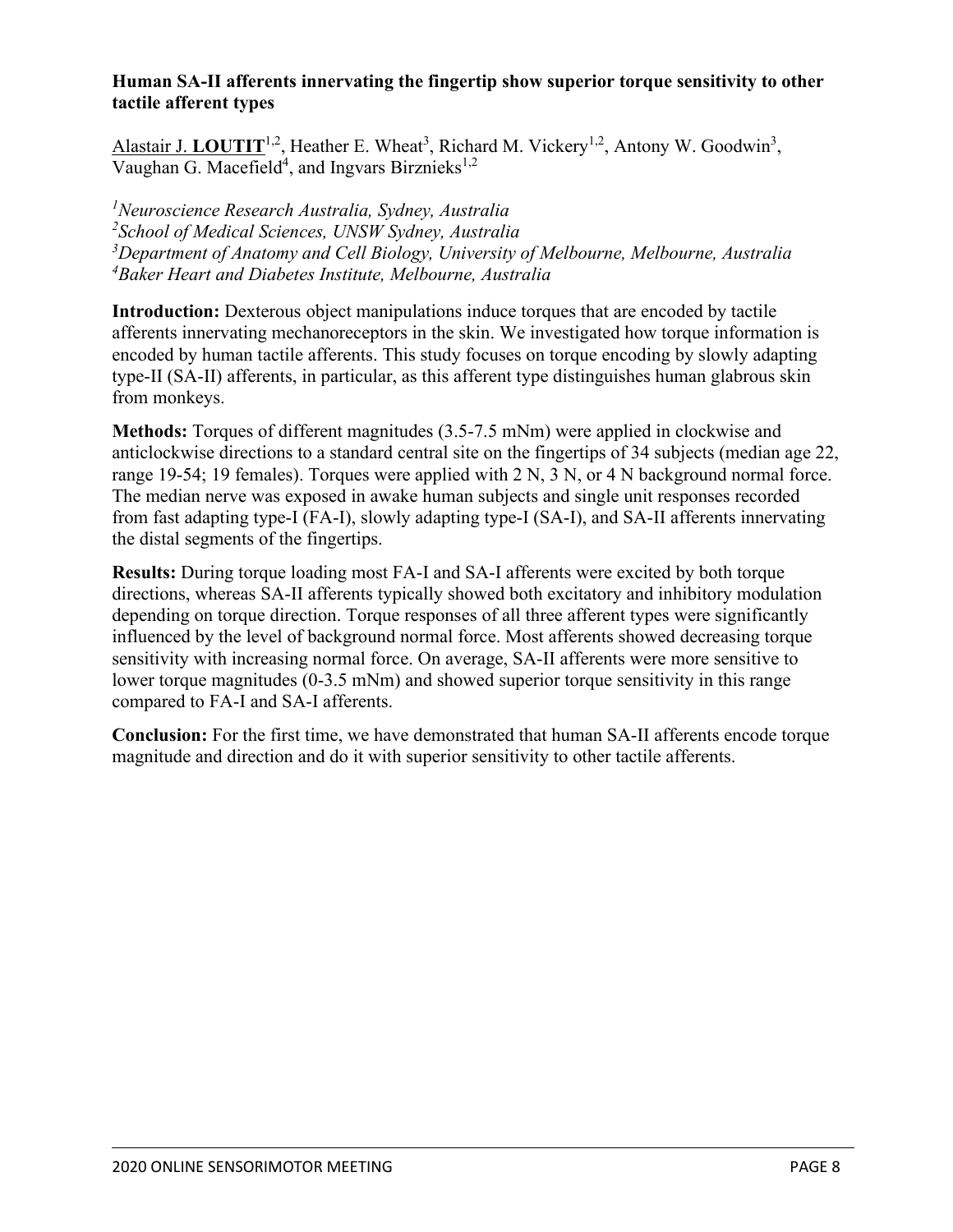#### **Is the amplitude of the error-related negativity associated with the force of an incorrect motor response?**

## $An T\,\textbf{NGUYEN}^1,$  Kara Simpson<sup>1</sup>, Ottmar V. Lipp<sup>1</sup>, Welber Marinovic<sup>1</sup>

#### *1 Curtin University, School of Psychology, Perth, Western Australia.*

**Introduction:** The Error-Related Negativity (ERN) refers to an enhanced frontocentral negativity elicited immediately after an incorrect response. It has been traditionally implicated in internal performance monitoring and error-detection, with some evidence suggesting that ERN amplitude may be sensitive to the force of the incorrect response. However, one limitation of previous studies is that they rely largely on categorical comparisons. In our study, we sought to examine whether a continuous relationship between ERN and motor-output can be observed.

**Method:** We conducted three experiments, using response-inhibition tasks, and examined trials where participants failed to suppress the motor response. In Exp. 1, we used an anticipatory stopsignal task. In Exp. 2, we modified the presented feedback, so that negative feedback was only presented to more forceful responses. In Exp. 3, a go/no-go task was used.

**Results:** The classic ERN effect was only evident in the go/no-go task. However, there was no clear association between ERN and force across experiments. Notably, the following positivity (termed 'error positivity') was associated with motor-output (peak-force) across all experiments —less force, larger amplitude.

**Discussion:** ERN does not appear to be related to force and further analyses could not explain this absence. Error positivity was related to force, but it seems to reflect 'correctness' rather than 'error'. The direction of this effect is more intuitive when conceptualised as the P300 - a overlapping stimulus-locked ERP implicated in inhibitory control which is larger when inhibition is successful. The results highlight the importance of context when interpreting temporally overlapping signals.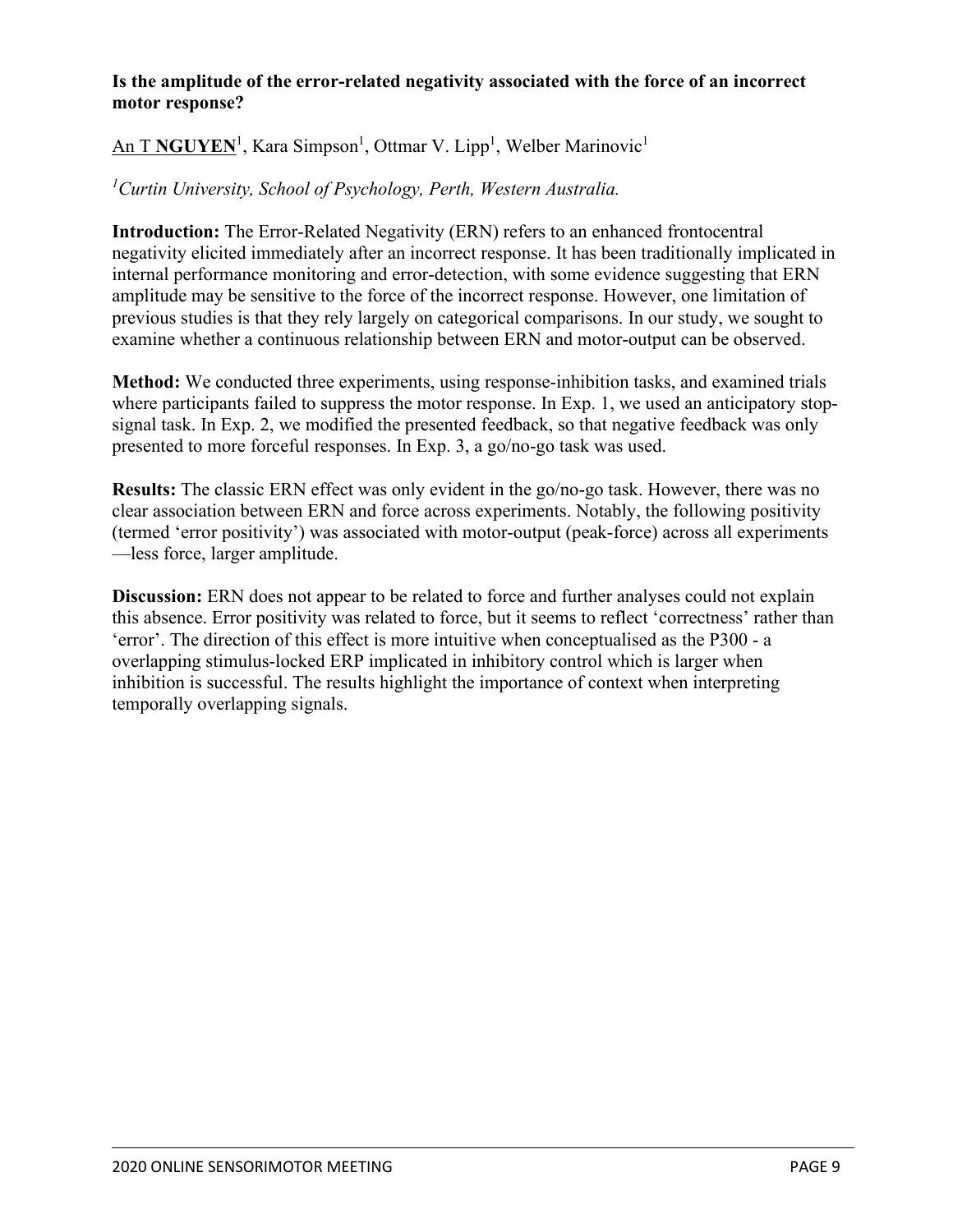#### **The effect of acute intermittent hypoxia on human limb motoneurone output**

Oliver Bogdanovski<sup>1,4</sup>, Harrison FINN<sup>1,4</sup>, Matthew Crawford<sup>2</sup>, Anna Hudson<sup>1,4</sup>, Euan McCaughey<sup>1,4</sup>, Janet Taylor<sup>1,3</sup>, Jane Butler<sup>1,4</sup>, Simon Gandevia<sup>1,4</sup>

 *Neuroscience Research Australia, Sydney, NSW 2031, Australia Sydney Children's Hospital, Sydney NSW, 2031 Australia Edith Cowan University, Perth, WA 6027, Australia University of New South Wales, Sydney, NSW 2052, Australia*

**Introduction:** Increases in functional performance of limb muscles has been seen in individuals with spinal cord injury after brief exposure to short periods of breathing hypoxic and normoxic gas (AIH). Animal research suggests a mechanism at the motoneurones may be responsible. Here we aimed to determine whether limb motoneurone output is facilitated after one session of AIH in healthy, able-bodied humans.

**Methods:** Fourteen participants completed two interventions. The intervention was either AIH, where 1-minute intervals of hypoxic (FiO<sub>2</sub>≈0.09) then normoxic gases (FiO<sub>2</sub>=0.21) were inspired for 30 minutes or sham intervention where participants inspired only normoxic gas. We measured H-reflex recruitment curves in the soleus muscle, and motor-evoked potentials (MEPs) at a constant intensity in the first dorsal interosseous muscle (FDI). Measurements were made at baseline, and 0, 20, 40, and 60 min post-intervention.

**Results:** During AIH, oxygen saturation decreased (P<0.001) and ventilation increased (P=0.028). After AIH, there was a leftward shift in the H-reflex recruitment curve showing lower stimulation intensities needed to evoke 5%, 50%, and 99% of H-reflex max (P<0.03), with significant differences at 40 min and 60 min  $(P< 0.04)$ . There was no change in the maximal H-reflex or slope after AIH. MEPs were greater after AIH, with a significant difference between days at 40 min ( $P=0.003$ ).

**Conclusion:** AIH increases the excitability of the limb motoneurones with most of the effects seen 40 minutes after the AIH. AIH, therefore, appears to act to enhance reflex and supraspinal drives to the motoneurones which may allow for improved functional performance.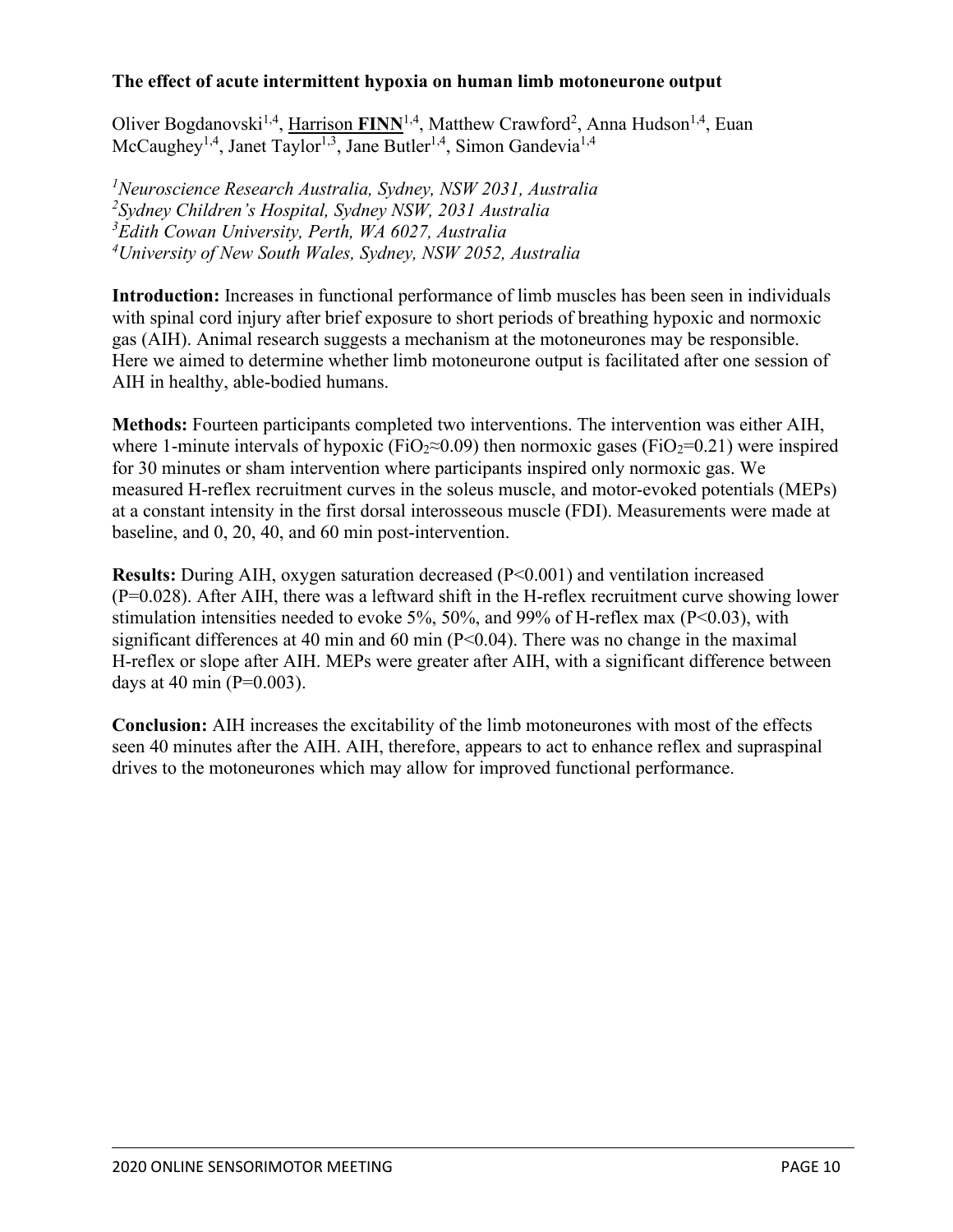# **SESSION 2: PhD STUDENT PRESENTATIONS**

#### **Inspiratory muscle reflexes in chronic obstructive pulmonary disease**

Isabella **EPIU**<sup>1,2, 3</sup>, Simon C Gandevia<sup>1,2,3</sup>, Claire L Boswell-Ruys<sup>1,2,3</sup>, Jane E Butler<sup>1,2</sup>, Anna L  $\overline{H}_{11}$ dson<sup>1,2</sup>

*1 Neuroscience Research Australia, Australia 2 Faculty of Medicine, University of New South Wales, Sydney, Australia 3 Prince of Wales Hospital, Sydney, Australia* 

**Introduction:** Sudden loading of inspiratory muscles produces a potent short-latency inhibitory reflex (IR) that is prolonged in conditions with chronic respiratory loading. Our aim was to determine the integrity of IR in COPD.

**Methods:** Reflex response to airway occlusion was recorded in 18 participants with COPD (73  $\pm$ 11 years) and 17 healthy older controls (72  $\pm$  6 years). At mid-inspiration, the airway was occluded for 250 ms and electromyographic activity (EMG) was recorded from scalenes bilaterally and right costal diaphragm with surface electrodes.

**Results:** IR incidence was higher in the COPD than control group,  $P = 0.010$ . There is no evidence for a difference in the mean  $(\pm SD)$  duration of IR between the COPD (73 $\pm$ 37ms) and control groups ( $90\pm50$ ms),  $P = 0.344$ . Compared to pre-occlusion EMG, the median (IQR) IR trough size in scalenes was 61% (50, 70) for COPD and 59% (53, 64) for controls. In the diaphragm, IR duration was  $69\pm26.4$  ms and the IR trough size was  $62\%$  (54, 65) for the COPD group, with no diaphragm IR in controls.

**Conclusion:** The IR incidence was higher in COPD group than in older controls, probably due to the higher pre-occlusion EMG observed at eupnoea. This is in-line with higher neural drive required to counteract the mechanical and physiological changes in COPD. The longer IR duration in elderly COPD and control participants, compared to the duration in younger subjects from previous studies, provides further evidence that chronic loading of the respiratory muscles alters this protective inspiratory muscle reflex.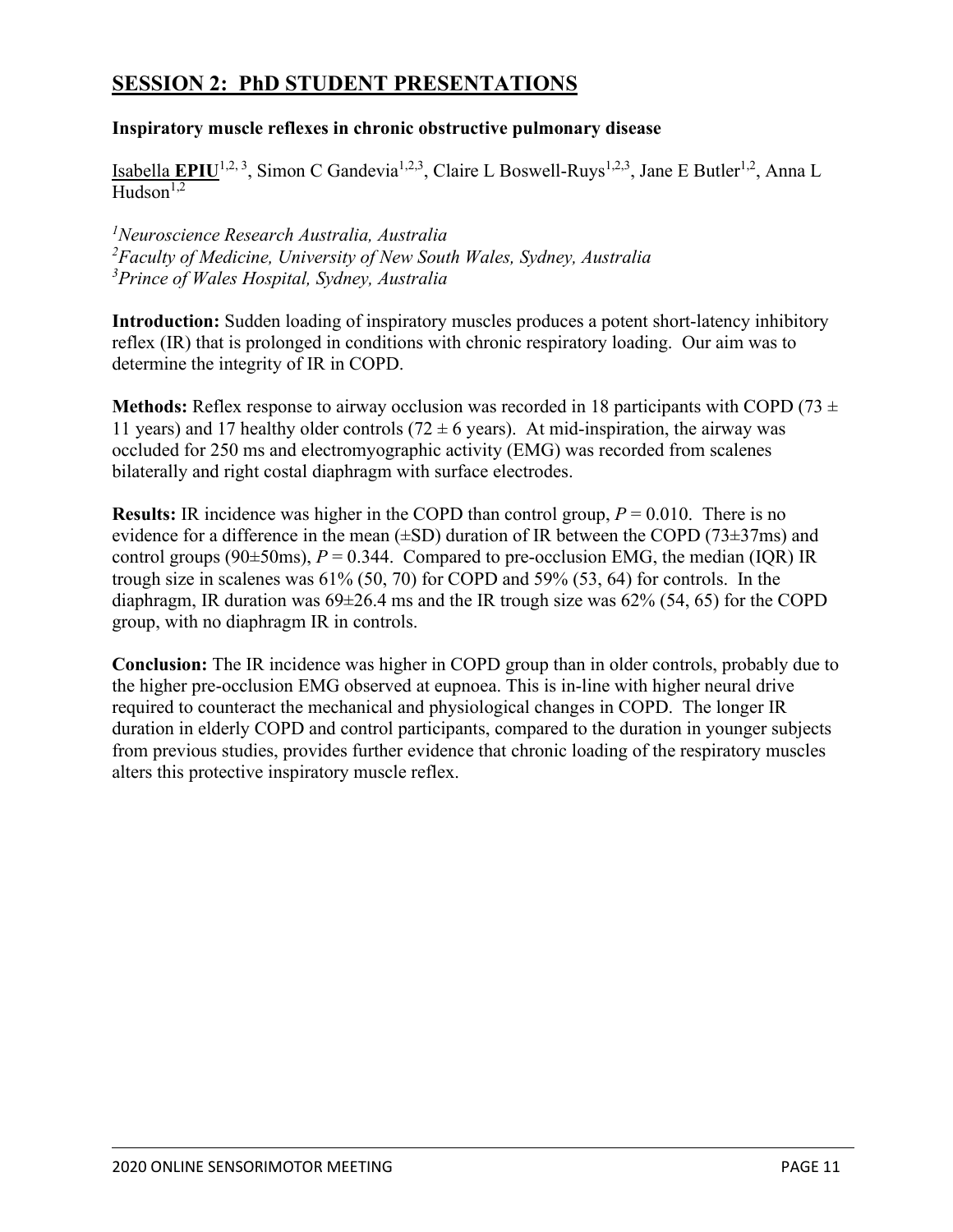#### **Relationship between motor-unit size and recruitment threshold in the biceps brachii muscle in neurologically intact individuals**

Taimoor **AFZAL**<sup>1</sup>, Andrew Lai<sup>1</sup>, Nina L. Suresh<sup>1</sup>, William Z. Rymer<sup>1</sup>

*1 Department of Physical Medicine and Rehabilitation, Northwestern University, Chicago, IL, USA*

**Introduction:** Previous research has shown that motor-unit (MU) size in intact First Dorsal Interosseus (FDI) muscle during isometric right-index finger abduction has a linear relationship with force threshold (force at which an individual MU is recruited). However, the relationship between MU size and force threshold in Biceps Brachii (BB) muscle is unclear. The current study attempts to investigate this relationship from surface electromyography (SEMG) recording during isometric elbow flexion tasks.

**Methods:** Seven intact individuals performed isometric elbow flexions at 20%, 30%, 40%, 50%, and 60% of the maximum voluntary contractions with their dominant arm. SEMG signals were collected from BB muscle using a surface sensor array and decomposed. Spike-triggered averaging of the surface EMG was performed to estimate the MU sizes using the firing times of discriminated MUs as the event triggers. The force threshold of the recruited MUs was extracted from the force generated at the wrist measured with a six axis load cell.

**Results:** The results indicated that motor-units were recruited in an orderly manner. However, unlike the linear relationship in FDI, in BB the peak-peak amplitude of the motor-units exponentially increased with force threshold particularly at 40%, 50%, and 60% MVC levels.

**Discussion:** The differences in the peak-peak amplitude and force relationship between BB and FDI muscle could be due to the difference in recruitment strategies. Isometric force control in FDI depends more on the rate coding strategy compared to BB muscle which employs recruitment as the main strategy.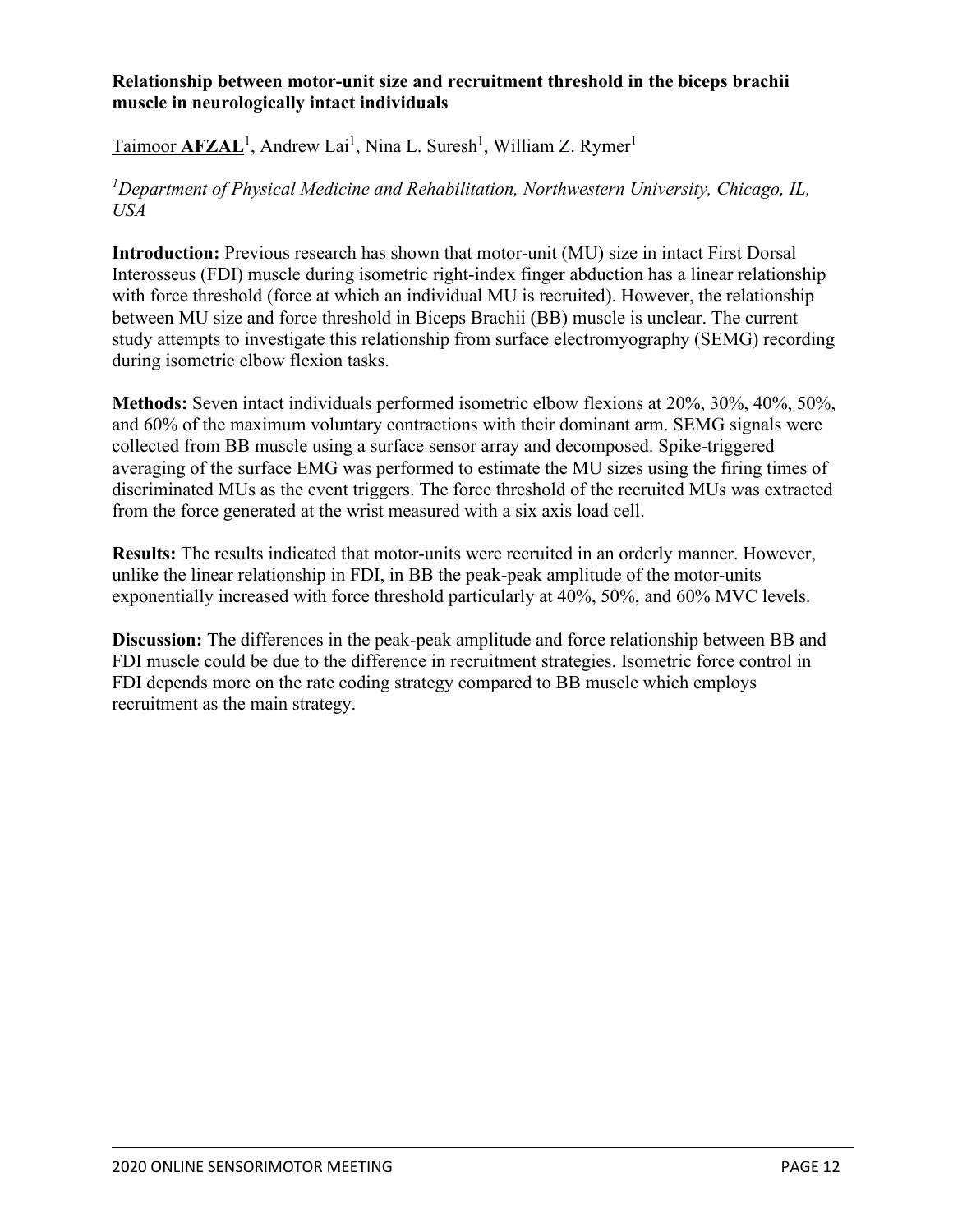#### **Express visuomotor responses in humans are modulated by cognitive expectation**

Samuele CONTEMORI<sup>1</sup>, Gerald E. Loeb<sup>2</sup>, Brian D. Corneil<sup>3,4,5</sup>, Guy Wallis<sup>1</sup>, Timothy J.Carroll<sup>1</sup>

 *Centre for Sensorimotor Performance, School of Human Movement and Nutrition Sciences, The University of Queensland, Brisbane, Australia. Department of Biomedical Engineering, University of Southern California, Los Angeles, California, USA. Department of Physiology and Pharmacology, Western University, London, Ontario, Canada. Department of Psychology, Western University, London, Ontario, Canada. Robarts Research Institute, London, Ontario, Canada.*

**Introduction:** Humans can generate rapid limb muscle responses that are tuned to the location of visual stimuli within 80-120ms. Given their short latency and relative inflexibility, these "express" responses may be conveyed subcortically via the tecto-reticulo-spinal pathway. Here, we tested whether cognitive expectation of the target location modifies this express visuomotor behaviour.

**Methods:** The pectoralis muscle activity of sixteen participants was recorded while they reached toward targets appearing randomly to the right or left of their dominant hand. The target location was unpredictable in *control* conditions, and partially predictable in *cue* conditions by extrapolating a symbolic arrow-shaped cue presented  $>1$  second before the target and pointing toward its future location with 75% validity. Control and cue conditions were randomly intermingled.

**Results:** Manual reaction times were significantly shorter than control (~200ms) with valid cues  $(\sim185\,\text{ms})$ , and significantly longer when the cue was invalid ( $\sim210\,\text{ms}$ ). The express muscle response prevalence and magnitude were significantly larger than control  $(75\%, \sim 59\mu V)$  with valid cues (87.5%,  $\sim$ 65µV), and less prevalent and smaller with invalid cues (37.5%,  $\sim$ 50µV). Similar cue-induced consequences were observed for express response onset time (~95ms for valid cues,  $\sim$ 100ms for control,  $\sim$ 110ms for invalid cues).

**Conclusion:** The data show that express visuomotor responses are facilitated by cognitive expectation, and inhibited when stimuli appear at unexpected locations. This is consistent with a top-down modulation of the tecto-reticulo-spinal pathway through cortico-tectal, cortico-reticular and cortico-spinal projections. Functionally, this might subserve a priming of the express system to facilitate rapid limb movements to predictable targets.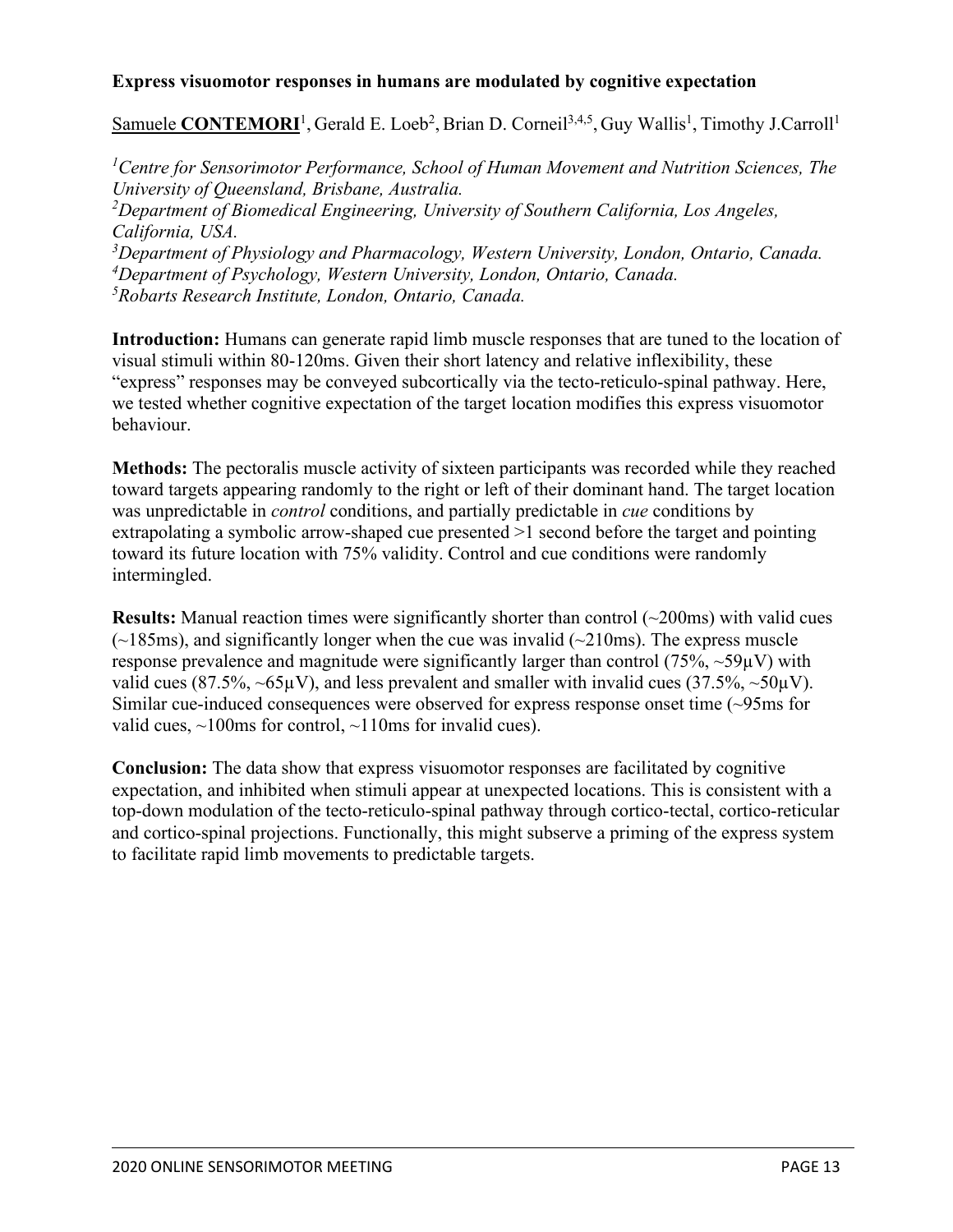#### **5-HT2 receptor antagonism reduces corticospinal-motoneuronal output in humans**

Jacob R THORSTENSEN<sup>1</sup>, Janet L Taylor<sup>2,3</sup> and Justin J Kavanagh<sup>1</sup>

*1 Menzies Health Institute Queensland, Griffith University, Gold Coast, Australia 2 School of Medical and Health Sciences, Edith Cowan University, Perth, Australia 3 Neuroscience Research Australia, Sydney, Australia*

**Introduction:** Animal preparations indicate that serotonin (5-HT) release in the spinal cord facilitates motor output, particularly during strong motor activities. However, evidence for 5-HT effects during movement in humans are limited. This study examined how altering activity of 5- HT<sub>2</sub> receptors, which are facilitatory 5-HT receptors on motoneurons, affects human movement.

**Methods:** Ten healthy participants  $(24.2 \pm 1.9 \text{ yr})$  ingested the 5-HT<sub>2</sub> antagonist cyproheptadine (8 mg) in a double-blinded, placebo-controlled, repeated-measures design. Transcranial magnetic stimulation (TMS) of the motor cortex was used to elicit motor evoked potentials (MEPs) from biceps brachii. First, stimulus-response curves (90-160% active motor threshold) were obtained during very weak contractions.. Second, to determine if 5-HT effects are scaled to the intensity of muscle contraction, TMS at a fixed intensity was applied during contractions of 20, 40, 60, 80 and 100% maximal voluntary contraction (MVC).

**Results:** Cyproheptadine reduced the size of MEPs across the stimulus-response curves (*p* = 0.045). Notably, MEP amplitude was 22.3% smaller for the cyproheptadine condition for the strongest TMS intensity. In the second protocol, cyproheptadine reduced MVC torque  $(p =$ 0.045) and lengthened the silent period during MVCs ( $p = 0.037$ ), indicating that drug-effects were evident at the highest contraction intensity.

**Conclusion:** This study presents novel evidence that 5-HT2 receptors are involved in human movement. Antagonism of  $5-HT_2$  receptors likely reduced motoneuron excitability, such that the gain of motoneurons to ionotropic inputs declined with attenuated 5-HT activity. 5-HT effects were strongest when a large number of descending inputs activated motoneurons.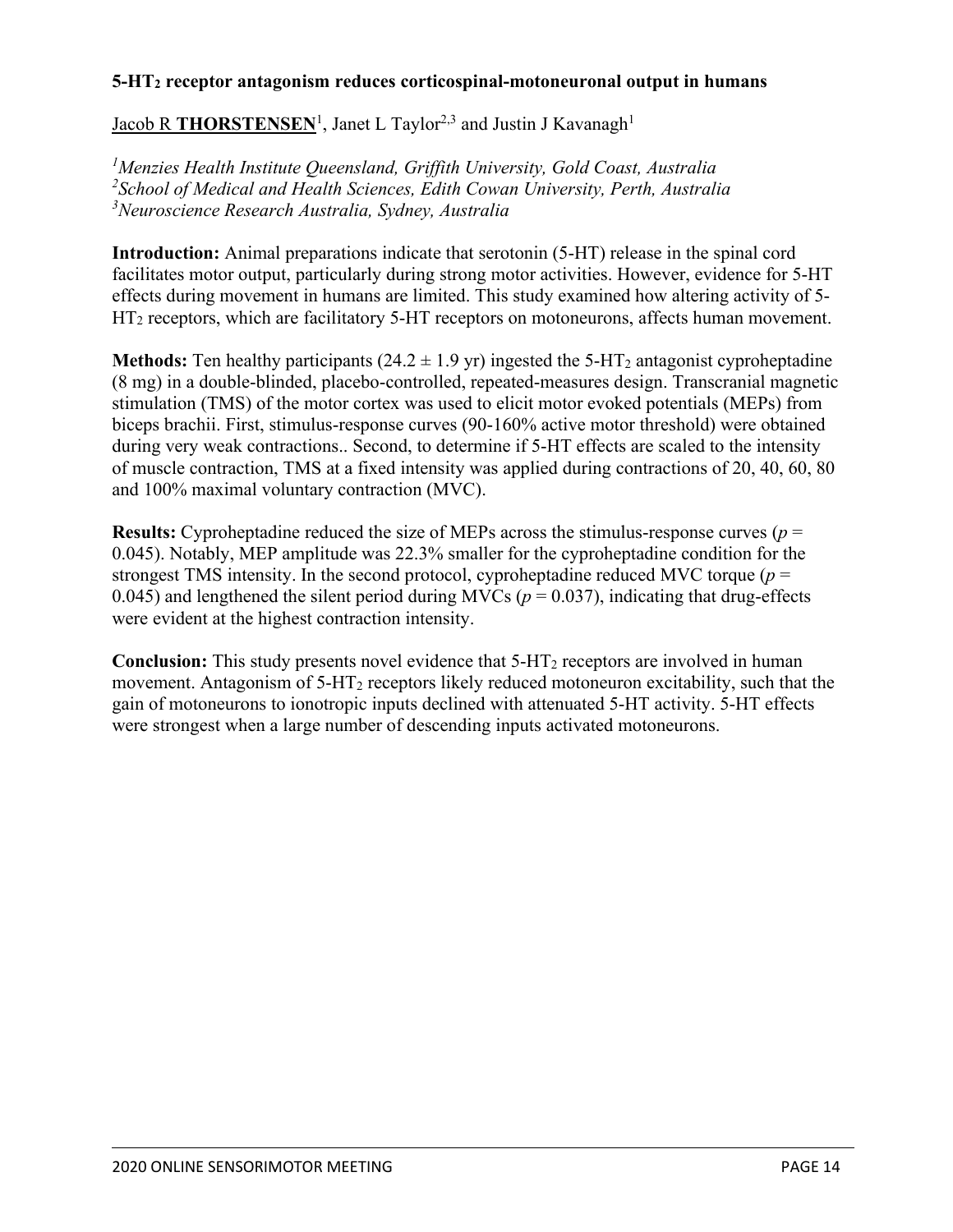#### **The modulation of short- and long-latency interhemispheric inhibition during bimanually coordinated movements**

Harry T. **JORDAN**<sup>1,2</sup>, Miriam Schrafl-Altermatt<sup>2,3</sup>, Winston D. Byblow<sup>3,4</sup>, Cathy M. Stinear<sup>1,4</sup>

*1 Clinical Neuroscience Laboratory, Department of Medicine, The University of Auckland, New Zealand 2 Movement Neuroscience Laboratory, Department of Exercise Sciences, The University of Auckland, New Zealand 3 Neural Control of Movement Lab, Department of Health Sciences and Technology, ETH Zurich, Switzerland 4 Centre for Brain Research, University of Auckland, New Zealand*

**Introduction:** Bimanual coordination is essential for the performance of many everyday tasks. There are several types of bimanually coordinated movements, classified according to whether the arms are acting to achieve a single goal (cooperative) or separate goals (independent), and whether the arms are moving symmetrically or asymmetrically. Symmetric bimanual movements are thought to facilitate corticomotor excitability (CME), while asymmetric bimanual movements are thought to recruit interhemispheric inhibition to reduce functional coupling between the M1s. The influences of both movement symmetry and goal conceptualisation on interhemispheric interactions have not previously been studied together, and not during bimanually-active dynamic tasks.

**Methods:** The present study used transcranial magnetic stimulation (TMS) to investigate the modulation of corticomotor excitability (CME) and short- and long-latency interhemispheric inhibition (SIHI and LIHI, respectively) during dynamic rhythmic tasks requiring different types of bimanual coordination. Twenty healthy right-handed adults performed four bimanual tasks in which they held a dumbbell in each hand or a custom device between both hands while rhythmically flexing and extending their wrists symmetrically or asymmetrically. Motor evoked potentials (MEPs) were recorded from the right extensor carpi ulnaris.

**Results:** We found CME was greater during asymmetric tasks than symmetric tasks, but movement symmetry did not modulate SIHI or LIHI. There was no effect of goal conceptualization nor any interaction with movement symmetry for CME, SIHI or LIHI.

**Conclusion:** Movement symmetry and goal conceptualization do not modulate interhemispheric inhibition during dynamic bimanual tasks. These findings contradict prevailing thinking about the role of IHI in bimanual coordination.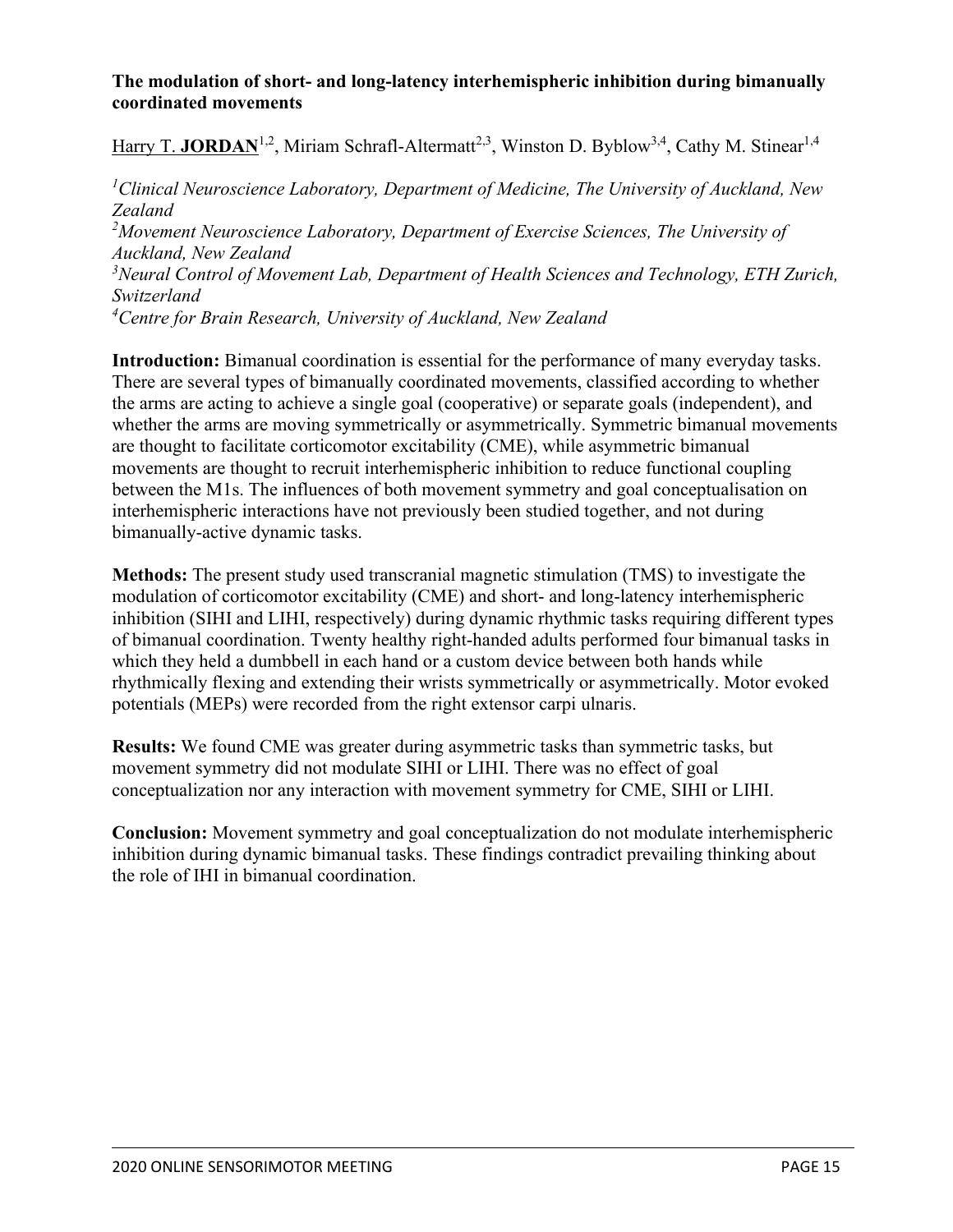#### **The modulation of ipsilateral motor evoked potentials in a game-based context**

Kelly  $HO^{1,2}$ , John Cirillo<sup>1,2</sup>, Winston Byblow<sup>1,2</sup>

<sup>1</sup>Movement Neuroscience Laboratory, Department of Exercise Sciences, The University of *Auckland, Auckland, New Zealand 2 Centre for Brain Research, The University of Auckland, Auckland, New Zealand*

**Introduction.** Over millions of years, humans have evolved intricate control of their upper limbs. Pathways in addition to the fast-acting, monosynaptic corticospinal tract have been implicated in bimanual control and show bilateral projection across the spinal cord. Previous studies have shown that cooperative bimanual movements engage a neural linkage between the two limbs through these pathways, one such candidate being the cortico-reticulo-priopriospinal pathway. Video gaming can drive goal-directed behaviours effectively through engagement of the hedonic system. As such, video gaming may be beneficial in facilitating homebased motor rehabilitation. The influences of bimanual coordination and goal-directed movements on ipsilateral pathways have not been studied together previously.

**Methods.** This study used transcranial magnetic stimulation (TMS) to investigate how the excitability of the crossed and uncrossed pathways are modulated. Crossed pathway excitability was measured with single- and double-pulse TMS to assess excitability and short-interval intracortical inhibition (SICI). Uncrossed pathway excitability was investigated with high intensity paired-pulse suprathreshold TMS. Motor evoked potentials (MEPs) were recorded from the bilateral extensor carpi ulnaris (ECU).

**Results.** We found an increase in excitability during cooperative tasks relative to the noncooperative task, with no effect on intracortical inhibition. Video gaming did not modulate excitability or inhibition. Furthermore, no modulation of ipsilateral MEPs by cooperative movement or video gaming was found.

**Conclusion.** Consistent with literature, the results indicate that cooperative movement facilitates corticomotor excitability. Further studies are needed to elucidate ipsilateral MEP characteristics during cooperative movement.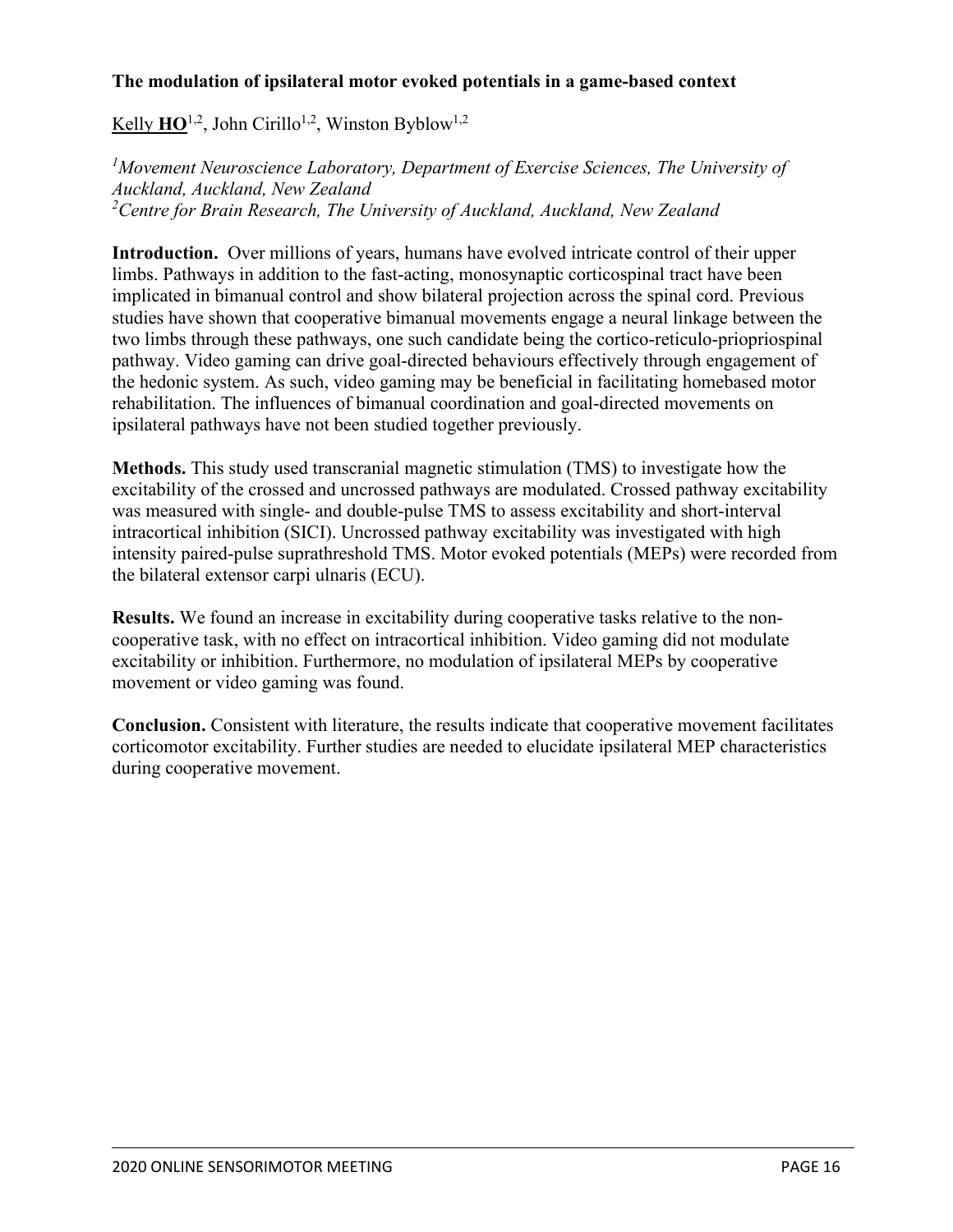#### **Severe acute hypoxia impairs recovery of voluntary activation after a sustained submaximal isometric elbow flexion task.**

#### Daniel J **MCKEOWN**<sup>1</sup> and Justin J Kavanagh<sup>1</sup>

#### *1 Menzies Health Institute Queensland, Griffith University, Gold Coast, Queensland, Australia*

**Introduction:** Although reduced blood oxygen saturation  $(S_pO_2)$  can cause rapid changes in exercise performance, few studies have examined the direct consequence that hypoxia has on the recovery of the motor system. The purpose of this study was to examine how severe acute hypoxia affects the ability to voluntarily activate muscle during, and following, a sustained submaximal isometric elbow flexion.

**Methods:** Fourteen individuals (25.3 ± 3.3 yr) were exposed to a hypoxia and sham condition in separate sessions.  $S_pO_2$  was titrated to 80%  $S_pO_2$  over 15 min, and remained at this level during testing. The contraction task began after 2 hr of exposure, and consisted of performing a 10 min isometric elbow flexion at 20% MVC. This was followed by a 6 min recovery phase. MVC torque, resting and superimposed twitches, and voluntary activation (VA, motor point and motorcortical) were assessed every 2 min throughout the contraction protocol, and every 1 min of the recovery phase.

**Results:** MVC torque, twitch responses, and VA decreased similarly for the sham and hypoxia sessions during the submaximal contraction. However, during the recovery phase motor-point and TMS-evoked superimposed twitches were greater during the hypoxia session ( $p's < 0.05$ ). Consequently, motor-point and TMS-based measurements of VA were lower during the recovery phase of the hypoxia session ( $p's < 0.05$ ).

**Conclusion:** Severe acute hypoxia impairs the ability of the motor system to recover after performing sustained submaximal elbow flexions. This finding prompts further investigation into not just exercise, but exercise recovery, after exposure to hypoxic environments.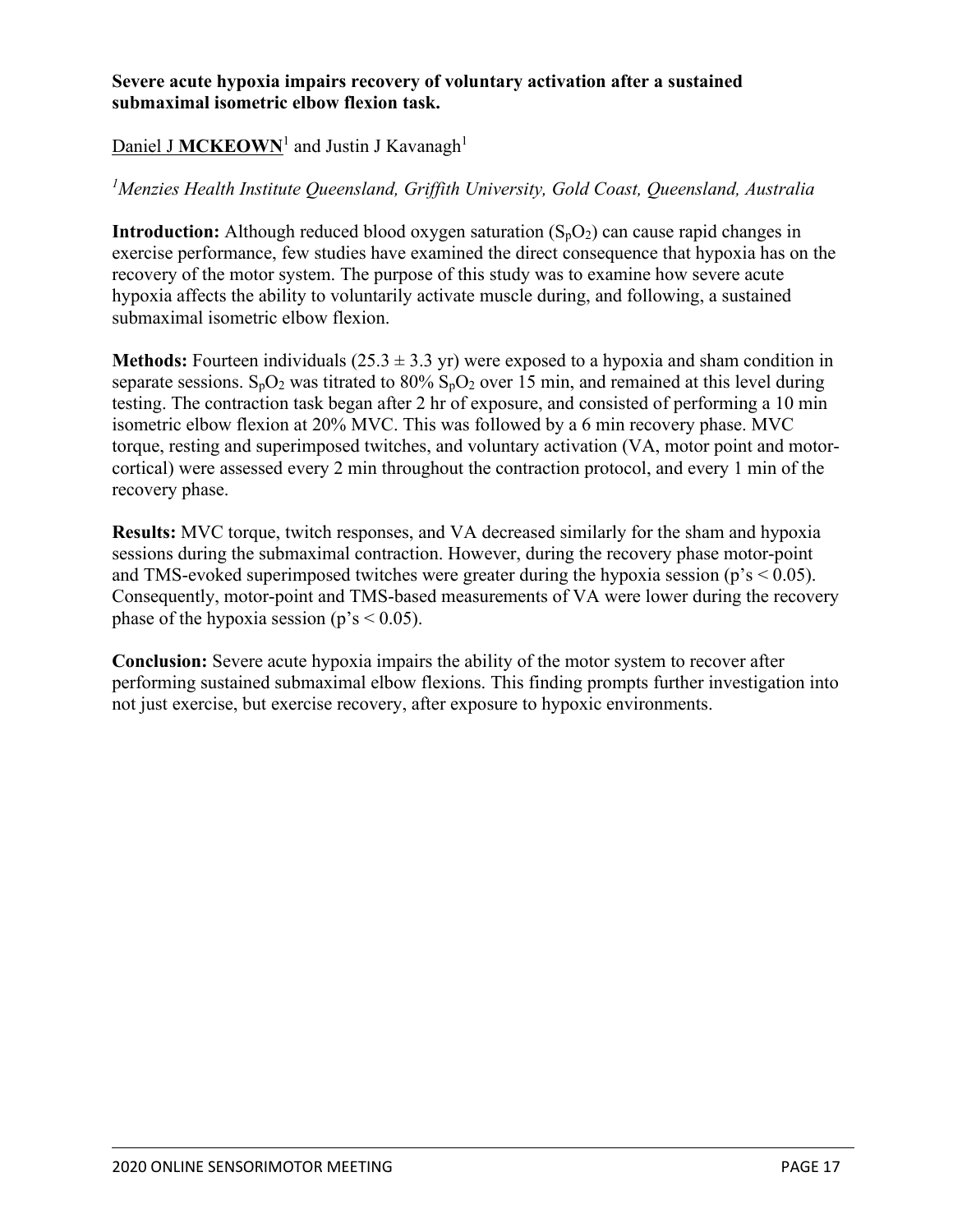#### **Premovement inhibition reflects strategy rather than necessity before movement execution**

Aaron N. McINNES<sup>1</sup>, Ottmar V. Lipp<sup>1,2</sup>, James R. Tresilian<sup>3</sup>, Ann-Maree Vallence<sup>4</sup>, & Welber Marinovic $<sup>1</sup>$ </sup>

 *School of Psychology, Curtin University, Perth, Australia School of Psychology and Counselling, Queensland University of Technology, Brisbane, Australia Department of Psychology, University of Warwick, Coventry, United Kingdom School of Psychology and Exercise Science, Murdoch University, Perth, Australia*

**Introduction:** During movement preparation, corticospinal excitability is transiently reduced before movement initiation. This phenomenon has been ubiquitously observed across a range of motor tasks and as such, has been suggested to be a necessary component of movement preparation. We hypothesised that when urgency to perform a motor action is high, and there is little time to engage in normal preparatory processes, the motor system may not undergo such inhibition, whilst leaving the initiation of the motor response unchanged.

**Methods:** We increased the urgency of an impending motor action by shortening the foreperiod length in an anticipatory timing task. Transcranial magnetic stimulation (TMS; experiment one) or a loud acoustic stimulus (LAS; experiment two) were used to assess how corticospinal and startle-related subcortical excitability may be modulated during movement preparation.

**Results:** Preparatory inhibition of the corticospinal tract was absent when movement urgency was increased. Inhibition of subcortical circuits was similarly impaired by increased movement urgency. Interestingly, movement force and vigour were reduced by both TMS and the LAS when movement urgency was high, and conversely, enhanced when movement urgency was low.

**Conclusion:** Our findings indicate that preparatory inhibition may not be a necessary component of motor preparation. The behavioural effects we observed in the absence of preparatory inhibition were induced by both TMS and the LAS, and as such, may be attributed to the accessory stimulation provided by the coil discharge. We conclude that preparatory inhibition can be a strategy which serves to protect the prepared motor action from external interference.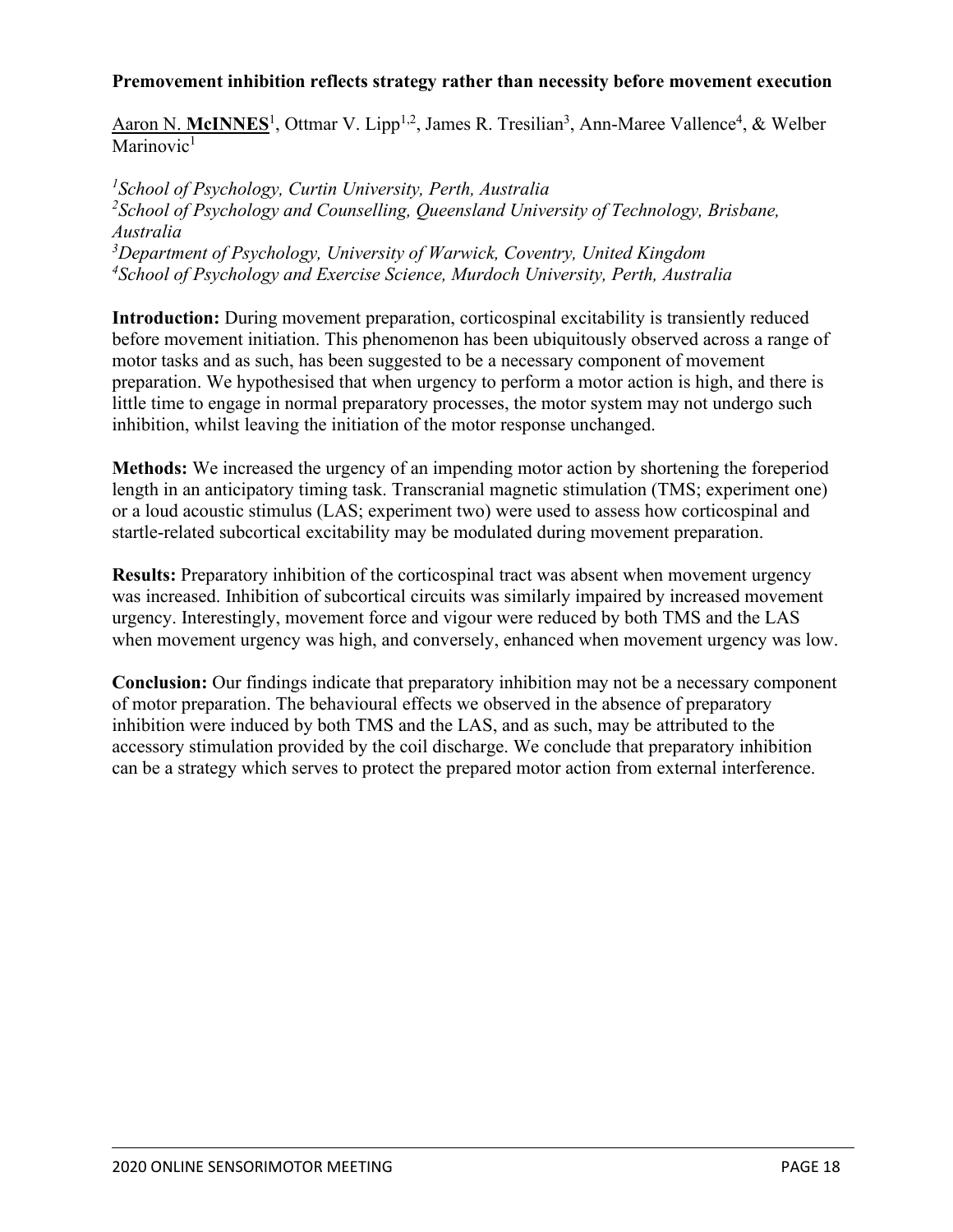#### **The effect of lumbopelvic tilt training on motor cortical mechanisms: a single and pairedpulse TMS study**

#### $\overline{\mathbf{M}}$ uath A  $\overline{\mathbf{SHRAIM}}^1$ , Hugo Massé-Alarie<sup>1,2</sup>, Sauro E Salomoni<sup>1</sup>, Paul W Hodges<sup>1</sup>

*1 The University of Queensland, NHMRC Centre of Clinical Research Excellence in Spinal Pain, Injury & Health, School of Health & Rehabilitation Sciences, QLD, 4072, Australia 2 Centre interdisciplinaire de recherche en réadaptation et integration sociale (CIRRIS), Université Laval, Québec, QC G1V 0A6, Canada*

**Introduction:** Evidence suggests changes in excitability of the motor cortex in response to motor skill learning. This has been mostly investigated in the upper limb. There has been limited investigation of whether corticospinal excitability and intra-cortical mechanisms change following a single session of motor learning in the lower back. In addition, it remains unclear which transcranial magnetic stimulation (TMS) methods are suited for exploring cortical changes in this region. This study aimed to: (1) compare corticospinal excitability and intra-cortical mechanisms related to activation of lumbar muscles before and after a single session of learning a precise lumbopelvic tilt motor task in healthy people; and (2) compare these measures when assessed with two types of TMS coil.

**Methods:** Thirty-two young participants (23.6(4.6) years) completed a single session of lumbopelvic motor learning task involving (3 blocks, 5 minutes). Single-pulse TMS measures (recruitment curve from 70%-150% of active motor threshold) and paired-pulse TMS measures (ICF, SICF, and SICI) were made before (using 2 coils: figure-of-8 and double cone) and after (double cone coil only) training.

**Results:** A repeated measures ANOVA showed a significant increase in corticospinal excitability after training as measured by recruitment curve intensities. However, no significant differences were found for paired-pulse measures (ICF, SICF, SICI) after training. There was no significant differences of recruitment curve parameters between measures made using the two different TMS coils

**Conclusion**: Increased corticospinal excitability after a single session of lumbopelvic motor learning task is observed; however, this change is not explained by changes in intra-cortical mechanisms.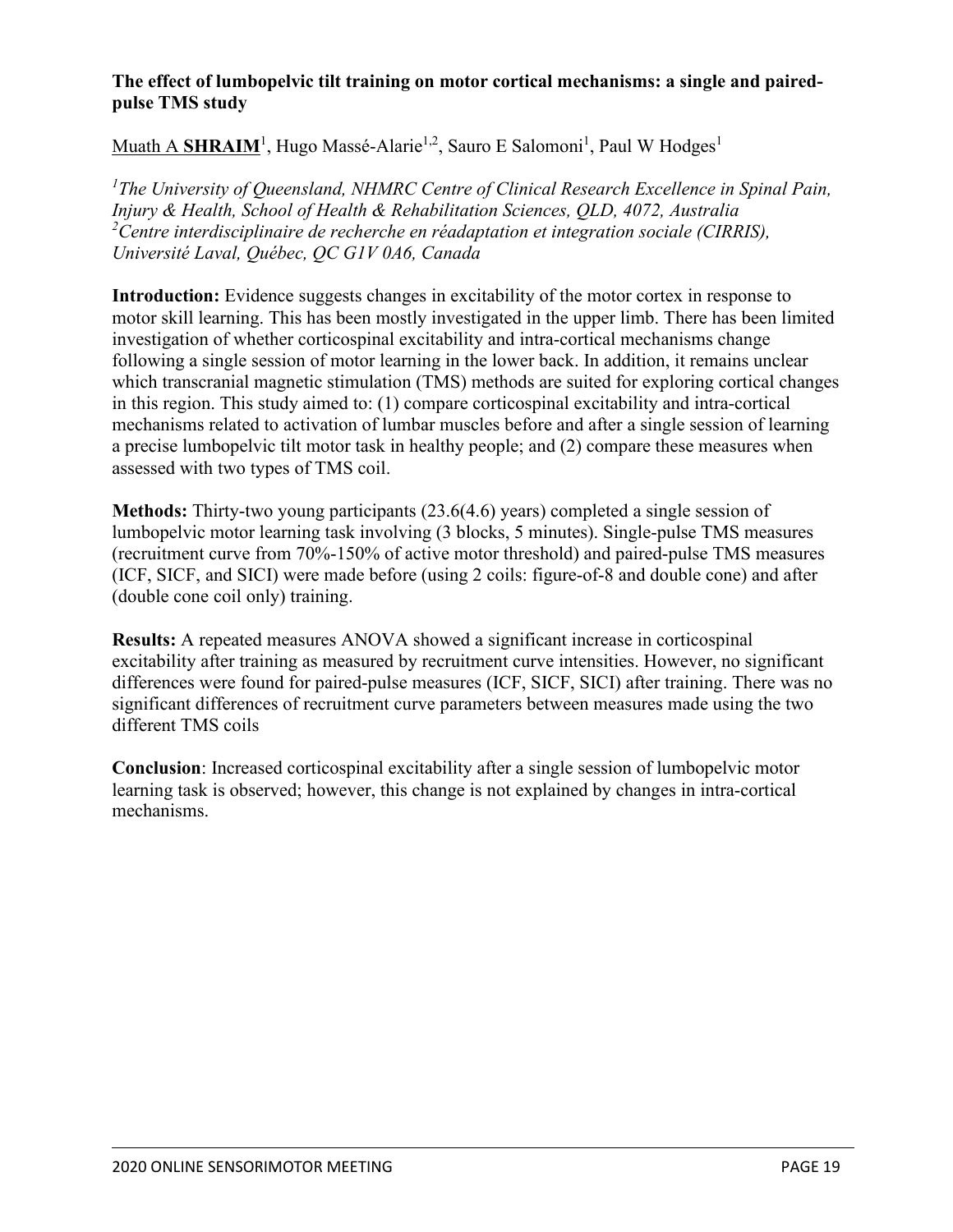#### **PMd GABA levels are associated with the bimanual pole test in young but not older adults**

Celine **MAES**<sup>1,2</sup>, Stephan P Swinnen<sup>1,2</sup>

*1 Movement Control & Neuroplasticity Research Group, Department of Movement Sciences, Group of Biomedical Sciences, KU Leuven, Leuven, Belgium 2 Leuven Brain Institute (LBI), KU Leuven, Leuven, Belgium*

**Introduction:** Emerging literature points towards a role for age-related alterations in the neurochemical properties of the brain in degraded motor performance. Whereas GABAergic neurotransmission is well-studied using transcranial magnetic stimulation, little is known about the importance of baseline GABA levels for efficient motor functioning as derived from magnetic resonance spectroscopy (MRS).

**Methods:** In this study including 29 young  $(24.5 \pm 4.1 \text{ years})$  and 30 older  $(67.8 \pm 4.9 \text{ years})$ adults, bimanual performance was assessed using the bimanual pole test[1]. Furthermore, MRSderived GABA levels were acquired from the key hubs of the motor network and dorsolateral prefrontal cortex. Finally, the correlation between GABA levels and motor performance was investigated.

**Results:** On a behavioural level, older adults performed significantly poorer on the bimanual pole test as compared to their younger counterparts. On a neural level, GABA levels were lower in older as compared to young adults for the primary sensorimotor cortex only. Furthermore, age affected the association between bilateral dorsal premotor cortex (PMd) GABA levels and bimanual motor performance such that in young adults only, higher GABA levels related to poorer performance.

**Conclusion:** The present study revealed a region-specific decrease in GABA levels in older as compared to young adults. Furthermore, the association between motor network GABA levels and motor performance was affected by age. Specifically, our results pointed towards a designated association between PMd and bimanual pole performance in young adults only. Together, these results advance our understanding of age-related alterations in GABA levels and their implications for motor performance.

**[**1]Ingram LA, Butler AA, Walsh LD, Brodie MA, Lord SR, Gandevia SC. The upper limb Physiological Profile Assessment : Description , reliability , normative values and criterion validity. *PLoS One*. 2019;14(6):e0218553. doi: https://doi.org/ 10.1371/journal.pone.0218553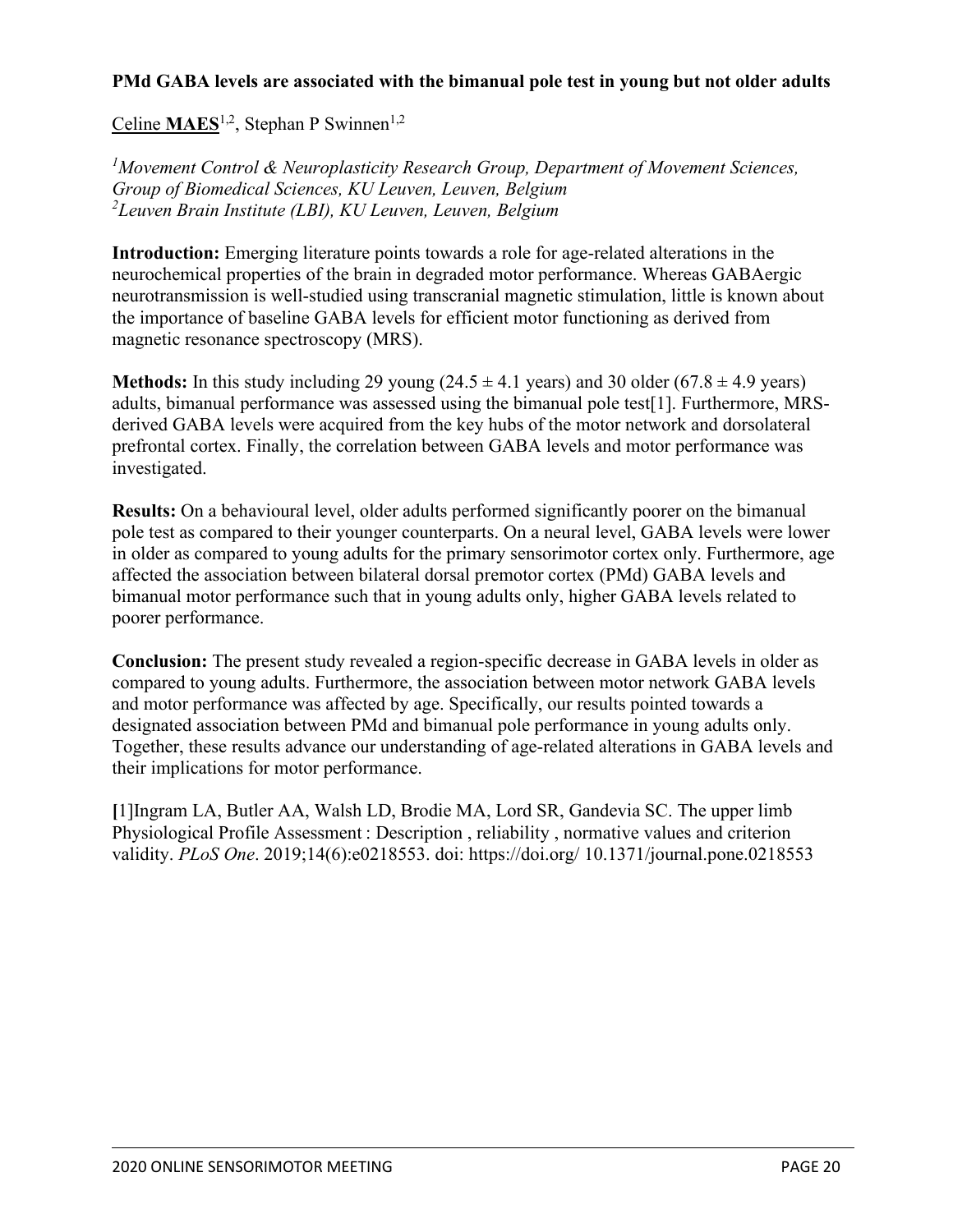# **SUPPLEMENTARY ABSTRACTS**

#### **Potency of an illusion of body ownership and body representation depends on the interaction between interoceptive awareness and attention**

Annie A. BUTLER<sup>1,2</sup>, Lucy S. Fletcher<sup>3</sup>, Audrey P. Wang<sup>4</sup>, Simon C. Gandevia<sup>1,2</sup> and Martin E.  $Héroux<sup>1,2</sup>$ 

1 Neuroscience Research Australia, Randwick, NSW, Australia

2 University of New South Wales, Randwick, NSW, Australia

3 Australian Catholic University, Sydney, NSW, Australia

4 University of Sydney, Sydney, Australia

**Introduction** Passively grasping an unseen artificial finger induces ownership over this finger and an illusory coming together of one's index fingers: a grasp illusion. Here we determine how attention and interoceptive awareness influence this illusion.

**Methods:** Participants passively grasped, for 3 min, an unseen artificial finger with their left index and thumb while their right index finger, located 12 cm below, was lightly clamped. Experiment 1 ( $n=30$ ) investigated whether the strength of the grasp illusion (perceived index finger spacing and perceived ownership) is related to a person's level of interoceptive awareness (heartbeat perception and body sensations questionnaire). Experiment 2 (n=30) investigated the effect of attentional cueing on the grasp illusion in three conditions: (1) verbal cueing, (2) tactile cueing, and (3) watching a silent video (control).

**Results:** On their own, interoceptive awareness as well as verbal and tactile cueing had little to no effect on the strength of the grasp illusion. However, when we consider interoceptive awareness of individuals, verbal cueing increases the strength of the grasp illusion in those with lower interoceptive awareness. This was not a trivial effect. Across the range of interoceptive awareness in study participants, verbal cueing decreased perceived index spacing by, on average, 5.6 cm, and perceived ownership by, on average, 3 points on a 7-point Likert scale.

**Conclusion:** Verbally guiding a person to attend to their upper limbs increases the strength of a body ownership illusion in a way that is inversely proportioned to their level of interoceptive awareness. More broadly, these results indicate that a person's attentional focus and their interoceptive awareness influence the strength of proprioceptive illusions of body ownership and body representation.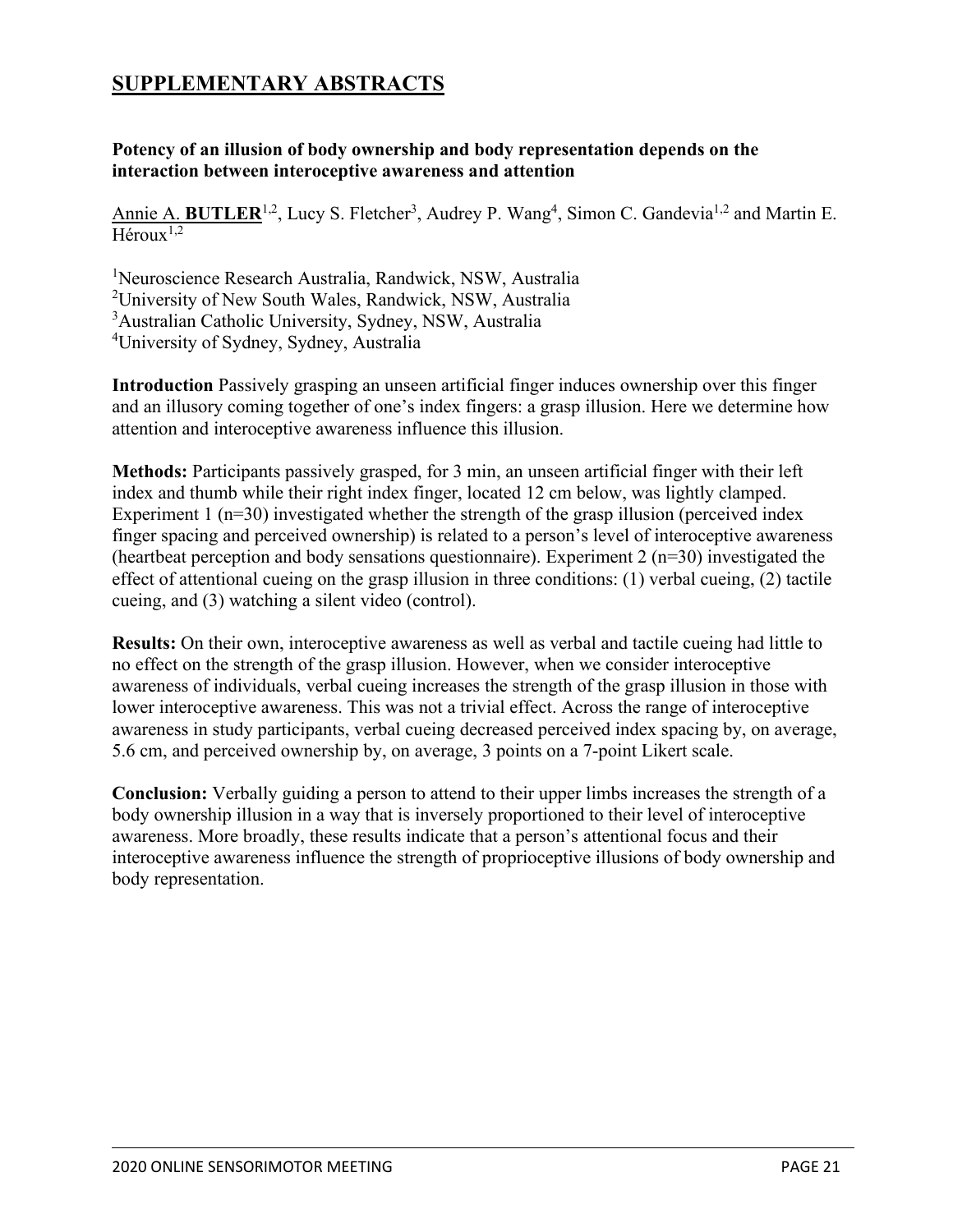#### **Neuromuscular characteristics of eccentric in comparison to concentric and isometric contractions**

Cassio V. RUAS<sup>1,2</sup>; Janet L. Taylor<sup>1,2,3</sup>; Christopher Latella<sup>1,2</sup>; G. Gregory Haff<sup>1</sup>; Yoshi Nagatani<sup>1</sup>; Robyn Wishart<sup>1</sup>, Kazunori Nosaka<sup>1</sup>

<sup>1</sup>School of Medical and Health Sciences, Edith Cowan University, Joondalup, Australia <sup>2</sup>Neurophysiology Research Laboratory, Edith Cowan University, Joondalup, Australia 3 Neuroscience Research Australia, Randwick, Australia

**Introduction:** Muscle can generate greater force with lower muscle activation during eccentric (ECC) than isometric (ISO) and concentric contractions (CON). However, the neuromuscular mechanisms underpinning these contractions are not fully understood. The present study compared responses to transcranial magnetic stimulation (TMS), twitch forces and voluntary drive across ECC, ISO and CON.

**Methods:** Sixteen participants (20-33y) performed submaximal and maximal voluntary contractions (MVCs) for ISO and isokinetic  $(30<sup>o</sup>/s)$  CON and ECC of knee extensors. EMG was recorded from vastus lateralis. Supramaximal femoral nerve stimulation during and after MVCs evoked superimposed (ST) and resting twitches (RT) to calculate voluntary activation (VA). Maximal M-waves  $(M_{MAX})$  were recorded. During 30% MVCs, single- and paired-pulse TMS elicited motor-evoked potentials (MEPs) and assessed short-interval intracortical inhibition (SICI). All stimuli were delivered at 75° knee flexion.

**Results:** MVC torque was greater (P<0.01) during ECC (302.6±90.0 Nm) than ISO  $(10.0\pm12.6\%)$  and CON  $(22.0\pm14.6\%)$ . EMG during MVC was lower (P<0.01) for ECC than ISO (-16.5±23.2%) and CON (-43.0±33.4%). VA was lower (P<0.01) for ECC than ISO (-  $16.3\pm18.1\%$ ) and CON (-19.5 $\pm$ 22.0%). ST was greater (P<0.01) for ECC than ISO (34.0 $\pm$ 28.0%) and CON (48.9 $\pm$ 22.2%). RT was greater (P<0.02) for ECC than CON (7.3 $\pm$ 12%). During 30% contraction, EMG was lower (P<0.01) for ECC than ISO (-27.1 $\pm$ 16.3%) and CON (- $63.6\pm24.8\%$ ), but MEP/M<sub>MAX</sub> and SICI showed no differences among ECC, ISO and CON.

**Conclusion:** MVC torque was greater despite lower voluntary drive for ECC than CON and ISO. Reduced muscle activation during ECC was not explained by increased intracortical inhibition or reduced corticospinal excitability.